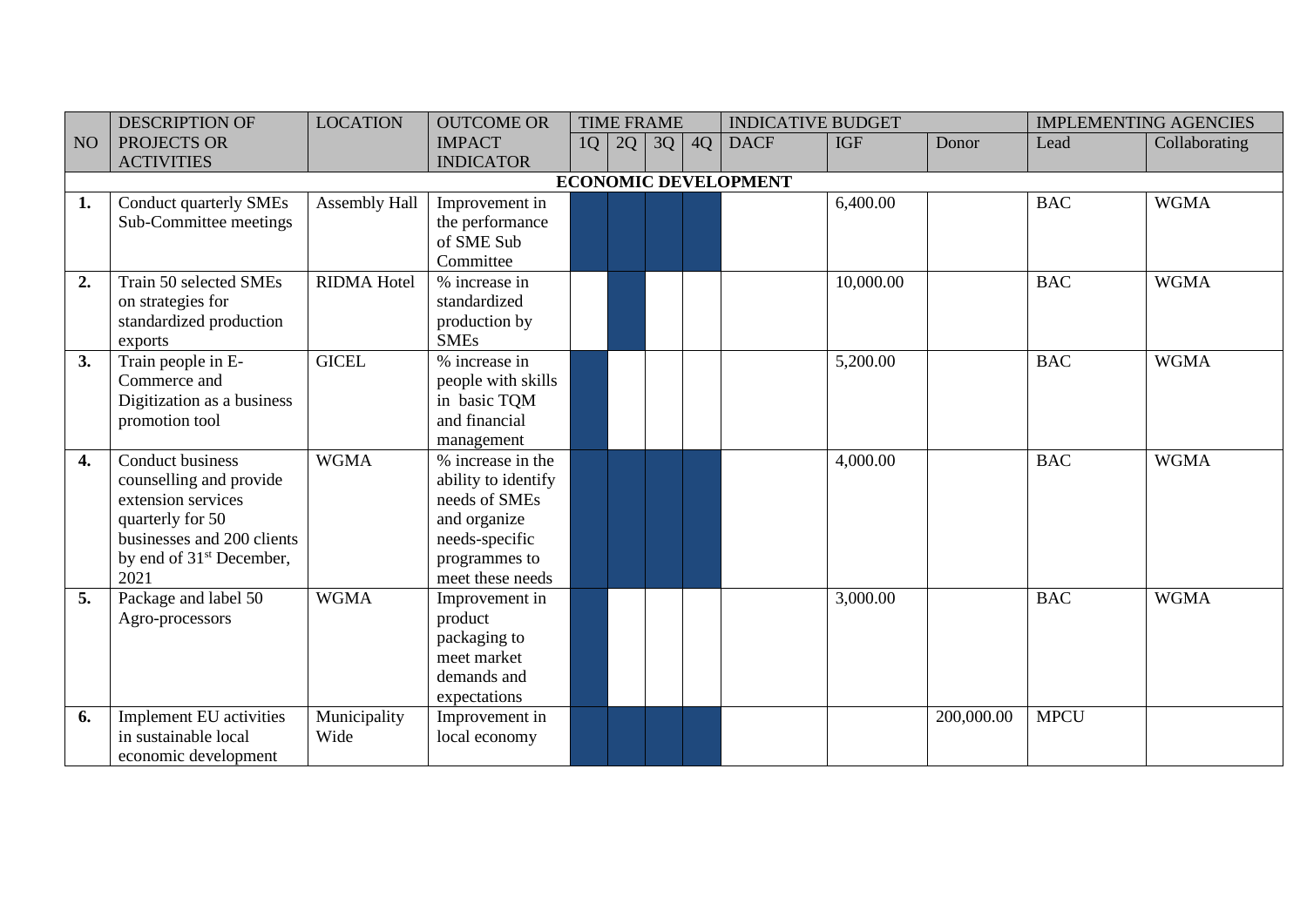|     | <b>DESCRIPTION OF</b>     | <b>LOCATION</b> | <b>OUTCOME OR</b> |    | <b>TIME FRAME</b> |    |    | <b>INDICATIVE BUDGET</b> |            |          |             | <b>IMPLEMENTING AGENCIES</b> |
|-----|---------------------------|-----------------|-------------------|----|-------------------|----|----|--------------------------|------------|----------|-------------|------------------------------|
| NO  | PROJECTS OR               |                 | <b>IMPACT</b>     | 1Q | 2Q                | 3Q | 4Q | <b>DACF</b>              | <b>IGF</b> | Donor    | Lead        | Collaborating                |
|     | <b>ACTIVITIES</b>         |                 | <b>INDICATOR</b>  |    |                   |    |    |                          |            |          |             |                              |
| 7.  | Identify and form groups  | Weija, Gbawe,   | % increase of     |    |                   |    |    |                          | 3,500.00   |          | Cooperative |                              |
|     | in agriculture            | Joma, Tetegu    | youth in          |    |                   |    |    |                          |            |          |             |                              |
|     |                           | & New Weija     | agriculture       |    |                   |    |    |                          |            |          |             |                              |
| 8.  | Conduct a sensitization   | Weija, Gbawe    | Improvement in    |    |                   |    |    |                          | 3,000.00   |          | Cooperative | Environmental                |
|     | exercise with the various | Oblogo and      | sanitation        |    |                   |    |    |                          |            |          |             | Health                       |
|     | cooperative distillers,   | Joma            | practices amongst |    |                   |    |    |                          |            |          |             | Department                   |
|     | wholesalers and retailers |                 | wholesalers and   |    |                   |    |    |                          |            |          |             |                              |
|     | on sanitation.            |                 | retailers         |    |                   |    |    |                          |            |          |             |                              |
| 9.  | Conduct monthly           | Weija, Gbawe    | % increase in the |    |                   |    |    |                          | 1,800.00   |          | Cooperative | Agriculture                  |
|     | monitoring of registered  | and Joma        | sustainability of |    |                   |    |    |                          |            |          |             | Department                   |
|     | cooperative societies     |                 | viable business   |    |                   |    |    |                          |            |          |             |                              |
|     |                           |                 | enterprises       |    |                   |    |    |                          |            |          |             |                              |
| 10. | Recruit qualified youth   | Weija           | % reduction in    |    |                   |    |    |                          |            |          | <b>YEA</b>  | Ministry of                  |
|     | into the government       |                 | youth             |    |                   |    |    |                          |            |          |             | Agriculture                  |
|     | flagship program          |                 | unemployment      |    |                   |    |    |                          |            |          |             |                              |
|     | 'Rearing for food and     |                 | within the        |    |                   |    |    |                          |            |          |             |                              |
|     | jobs'.                    |                 | municipality      |    |                   |    |    |                          |            |          |             |                              |
| 11. | Create and introduce job  | <b>WGMA</b>     | % reduction in    |    |                   |    |    |                          |            |          | <b>YEA</b>  |                              |
|     | centres and artisan       |                 | youth             |    |                   |    |    |                          |            |          |             |                              |
|     | directorate               |                 | unemployment      |    |                   |    |    |                          |            |          |             |                              |
|     |                           |                 | within the        |    |                   |    |    |                          |            |          |             |                              |
|     |                           |                 | municipality      |    |                   |    |    |                          |            |          |             |                              |
| 12. | Execute routine disease   | Municipal       | Improvement in    |    |                   |    |    |                          |            | 7,800.00 | Agriculture | Assembly                     |
|     | surveillance in the       | Wide            | agricultural      |    |                   |    |    |                          |            |          | Department  |                              |
|     | Municipality throughout   |                 | growth and        |    |                   |    |    |                          |            |          | (VET)       |                              |
|     | the year (Livestock and   |                 | production        |    |                   |    |    |                          |            |          |             |                              |
|     | poultry farms and live    |                 |                   |    |                   |    |    |                          |            |          |             |                              |
|     | bird markets)             |                 |                   |    |                   |    |    |                          |            |          |             |                              |
| 13. | Vaccinate about 38,350    | Municipal       | % reduction in    |    |                   |    |    |                          | 7,955.00   | 4,335.00 | Agriculture | Assembly                     |
|     | farm animals against      | Wide            | the outbreak of   |    |                   |    |    |                          |            |          | Department  |                              |
|     | infections and diseases:  |                 | infection and     |    |                   |    |    |                          |            |          | (VET)       |                              |
|     | 25,000 birds against New  |                 |                   |    |                   |    |    |                          |            |          |             |                              |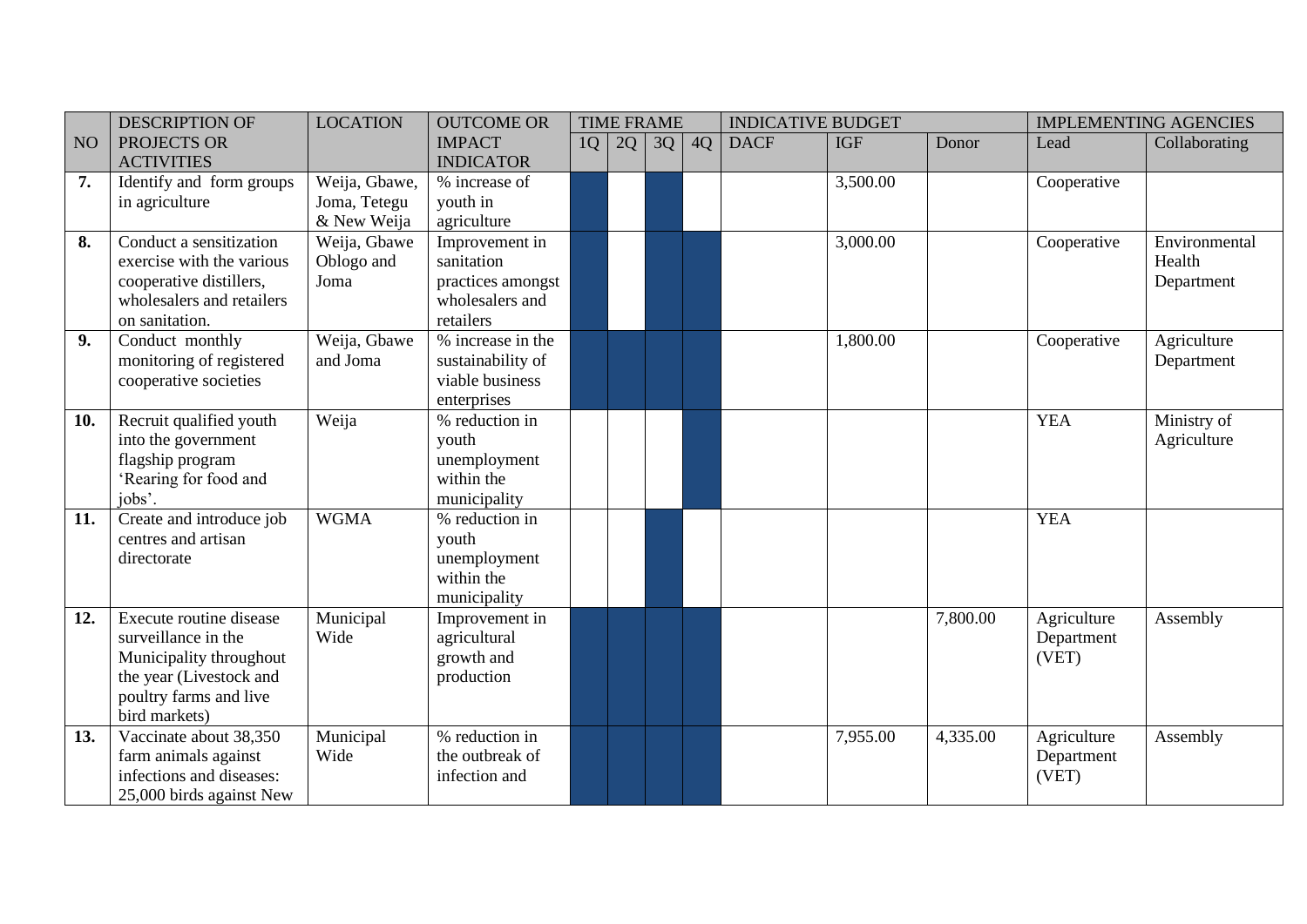|                 | <b>DESCRIPTION OF</b>                 | <b>LOCATION</b> | <b>OUTCOME OR</b> |    |    | <b>TIME FRAME</b> |    | <b>INDICATIVE BUDGET</b> |            |          |             | <b>IMPLEMENTING AGENCIES</b> |
|-----------------|---------------------------------------|-----------------|-------------------|----|----|-------------------|----|--------------------------|------------|----------|-------------|------------------------------|
| NO <sub>1</sub> | PROJECTS OR                           |                 | <b>IMPACT</b>     | 1Q | 2Q | 3Q                | 4Q | <b>DACF</b>              | <b>IGF</b> | Donor    | Lead        | Collaborating                |
|                 | <b>ACTIVITIES</b>                     |                 | <b>INDICATOR</b>  |    |    |                   |    |                          |            |          |             |                              |
|                 | Castle Disease (NCD)                  |                 | diseases among    |    |    |                   |    |                          |            |          |             |                              |
|                 | using 12 vaccines, 1,200              |                 | farm animals      |    |    |                   |    |                          |            |          |             |                              |
|                 | dogs and 800 cats against             |                 |                   |    |    |                   |    |                          |            |          |             |                              |
|                 | rabies, 2021, 2,966 sheep             |                 |                   |    |    |                   |    |                          |            |          |             |                              |
|                 | and 4,080 goats against               |                 |                   |    |    |                   |    |                          |            |          |             |                              |
|                 | Peste De Petite                       |                 |                   |    |    |                   |    |                          |            |          |             |                              |
|                 | Ruminante (PPR) and                   |                 |                   |    |    |                   |    |                          |            |          |             |                              |
|                 | 4,266 cattle against                  |                 |                   |    |    |                   |    |                          |            |          |             |                              |
|                 | Contagious Bovine Pleuro              |                 |                   |    |    |                   |    |                          |            |          |             |                              |
|                 | Pneumonia (CBPP) by                   |                 |                   |    |    |                   |    |                          |            |          |             |                              |
|                 | the end of December,                  |                 |                   |    |    |                   |    |                          |            |          |             |                              |
|                 | 2021                                  |                 |                   |    |    |                   |    |                          |            |          |             |                              |
| 14.             | Conduct field studies to              | Municipal       | Improvement in    |    |    |                   |    | 4,650.00                 | 4,650.00   |          | Agriculture | <b>RADU</b>                  |
|                 | determine production                  | Wide            | agricultural      |    |    |                   |    |                          |            |          | Department  |                              |
|                 | Figures by end of Dec,                |                 | growth and        |    |    |                   |    |                          |            |          |             |                              |
|                 | 2021                                  |                 | development       |    |    |                   |    |                          |            |          |             |                              |
| 15.             | Promote PERD in the                   | Municipal       | Improvement in    |    |    |                   |    |                          |            | 3,425.00 | Agriculture | <b>MOF</b>                   |
|                 | Municipality by suppling              | Wide            | agricultural      |    |    |                   |    |                          |            |          | Department  |                              |
|                 | 500 coconut seedlings to              |                 | growth and        |    |    |                   |    |                          |            |          |             |                              |
|                 | farm, households and<br>institutions. |                 | development       |    |    |                   |    |                          |            |          |             |                              |
| 16.             | Build capacity for 48                 | 48 officers     | Improvement in    |    |    |                   |    | 1,090.00                 |            |          | HR          | Assembly                     |
|                 | office staff.                         |                 | productivity of   |    |    |                   |    |                          |            |          |             |                              |
|                 |                                       |                 | the educational   |    |    |                   |    |                          |            |          |             |                              |
|                 |                                       |                 | department        |    |    |                   |    |                          |            |          |             |                              |
| 17.             | <b>Construct demonstrations</b>       | Weija           | Improvement in    |    |    |                   |    | 1,891.00                 |            | 4,685.00 | Agriculture | <b>Farmers Social</b>        |
|                 | for farmers (youth and                | Joma            | agricultural      |    |    |                   |    |                          |            |          | Department  | Welfare                      |
|                 | PWDs) on proper                       | Water           | growth and        |    |    |                   |    |                          |            |          |             |                              |
|                 | agricultural practices and            | Works           | development       |    |    |                   |    |                          |            |          |             |                              |
|                 | methods.                              |                 |                   |    |    |                   |    |                          |            |          |             |                              |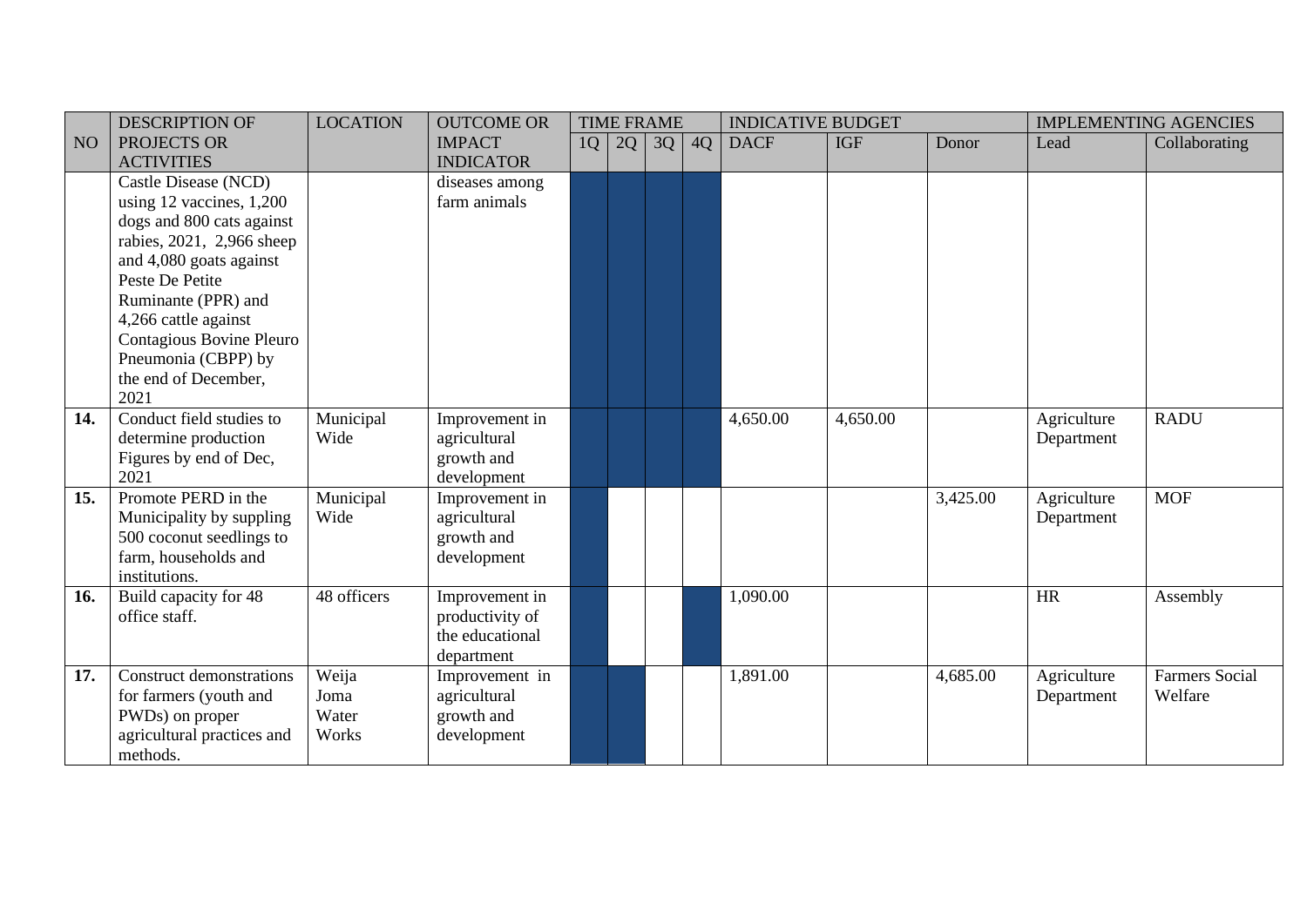|     | <b>DESCRIPTION OF</b>        | <b>LOCATION</b> | <b>OUTCOME OR</b> |    |    | <b>TIME FRAME</b> |    | <b>INDICATIVE BUDGET</b>  |            |            |             | <b>IMPLEMENTING AGENCIES</b> |
|-----|------------------------------|-----------------|-------------------|----|----|-------------------|----|---------------------------|------------|------------|-------------|------------------------------|
| NO  | PROJECTS OR                  |                 | <b>IMPACT</b>     | 1Q | 2Q | 3Q                | 4Q | <b>DACF</b>               | <b>IGF</b> | Donor      | Lead        | Collaborating                |
|     | <b>ACTIVITIES</b>            |                 | <b>INDICATOR</b>  |    |    |                   |    |                           |            |            |             |                              |
| 18. | <b>Empower learners</b>      | Weija-Gbawe     | % increase in     |    |    |                   |    |                           | 3,500.00   |            | <b>NFED</b> |                              |
|     | economically                 | Municipality    | livelihood for    |    |    |                   |    |                           |            |            |             |                              |
|     |                              |                 | learners          |    |    |                   |    |                           |            |            |             |                              |
| 19. | Build capacity of 20         | Municipal       | Betterment in the |    |    |                   |    |                           |            | 6,080.00   | SW&CD       | <b>BAC</b>                   |
|     | <b>PWDs</b>                  | wide            | lives of PWDs     |    |    |                   |    |                           |            |            |             |                              |
|     |                              |                 |                   |    |    |                   |    |                           |            |            |             |                              |
| 20. | Offer extension services     | Municipal       | Enhancement in    |    |    |                   |    | 1,400.00                  | 1,000.00   |            | SW&CD       | <b>WGMA</b>                  |
|     | to governmental and Non-     | wide            | the coordination  |    |    |                   |    |                           |            |            |             |                              |
|     | Governmental                 |                 | of the activities |    |    |                   |    |                           |            |            |             |                              |
|     | Organization                 |                 | of NGOs           |    |    |                   |    |                           |            |            |             |                              |
| 21. | Provide PWDs in the area     | Municipal       | Betterment in the |    |    |                   |    |                           |            | 135,600.00 | SW&CD       | <b>DFMC</b>                  |
|     | of start-ups, top-ups        | wide            | lives of PWDs     |    |    |                   |    |                           |            |            |             |                              |
|     | apprenticeship, etc.         |                 |                   |    |    |                   |    |                           |            |            |             |                              |
| 22. | Provide, maintain and        | Municipal       | % reduction in    |    |    |                   |    |                           | 6,120.00   |            | SW&CD       | <b>BAC</b>                   |
|     | sustain alternate            | wide            | dependency on     |    |    |                   |    |                           |            |            |             |                              |
|     | livelihood skills for the    |                 | family members    |    |    |                   |    |                           |            |            |             |                              |
|     | deprived                     |                 | and friends       |    |    |                   |    |                           |            |            |             |                              |
|     |                              |                 |                   |    |    |                   |    | <b>SOCIAL DEVELOPMENT</b> |            |            |             |                              |
| 23. | Educate communities on       | Weija, Gbawe    | % increase in     |    |    |                   |    |                           | 1,700.00   |            | Cooperative |                              |
|     | the importance of            | Joma            | community         |    |    |                   |    |                           |            |            |             |                              |
|     | cooperative registration     |                 | development and   |    |    |                   |    |                           |            |            |             |                              |
|     |                              |                 | reduction in      |    |    |                   |    |                           |            |            |             |                              |
|     |                              |                 | unemployment      |    |    |                   |    |                           |            |            |             |                              |
| 24. | Organize training            | <b>ITS</b>      | % increase in     |    |    |                   |    |                           | 2,550.00   |            | <b>YEA</b>  | Education                    |
|     | programs for the school      |                 | productivity due  |    |    |                   |    |                           |            |            |             |                              |
|     | support beneficiaries        |                 | to acquisition of |    |    |                   |    |                           |            |            |             |                              |
|     |                              |                 | new skills        |    |    |                   |    |                           |            |            |             |                              |
| 25. | Organize training            | <b>ITS</b>      | % reduction in    |    |    |                   |    |                           | 1,636.00   |            | <b>YEA</b>  | Ministry of                  |
|     | programs for Community       |                 | crime rates       |    |    |                   |    |                           |            |            |             | Agriculture                  |
|     | <b>Protection Assistants</b> |                 |                   |    |    |                   |    |                           |            |            |             |                              |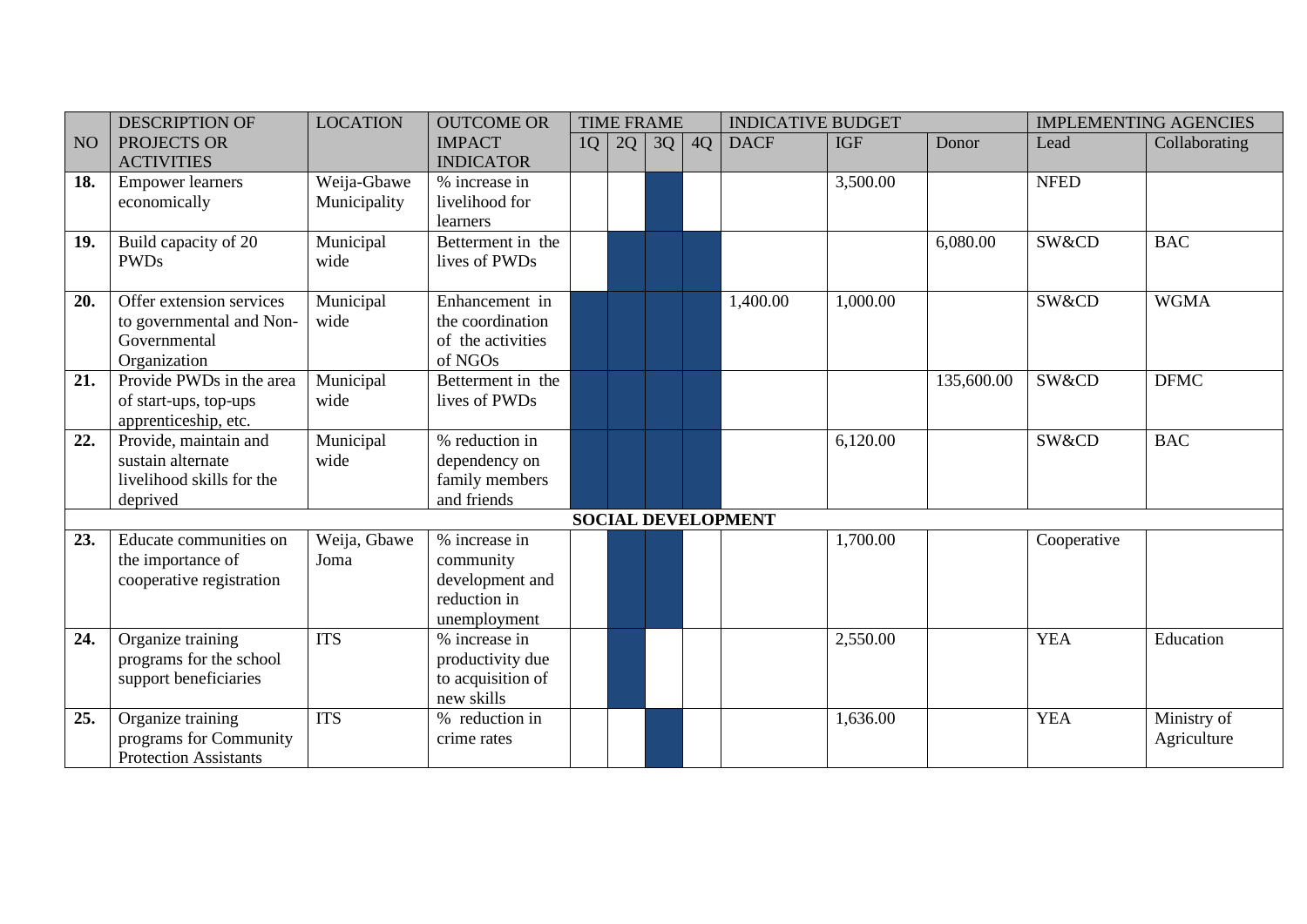| <b>DESCRIPTION OF</b>       | <b>LOCATION</b>                                                                                                                                                                                                                                                                                                                                                                                                                                                                                                                                                                                                                                                                                                                         | <b>OUTCOME OR</b>                                                   |                                                                                                                                                                  |    |                   |             |            |                                      |             | <b>IMPLEMENTING AGENCIES</b>            |
|-----------------------------|-----------------------------------------------------------------------------------------------------------------------------------------------------------------------------------------------------------------------------------------------------------------------------------------------------------------------------------------------------------------------------------------------------------------------------------------------------------------------------------------------------------------------------------------------------------------------------------------------------------------------------------------------------------------------------------------------------------------------------------------|---------------------------------------------------------------------|------------------------------------------------------------------------------------------------------------------------------------------------------------------|----|-------------------|-------------|------------|--------------------------------------|-------------|-----------------------------------------|
| PROJECTS OR                 |                                                                                                                                                                                                                                                                                                                                                                                                                                                                                                                                                                                                                                                                                                                                         | <b>IMPACT</b>                                                       | 1Q                                                                                                                                                               | 2Q | 4Q                | <b>DACF</b> | <b>IGF</b> | Donor                                | Lead        | Collaborating                           |
|                             |                                                                                                                                                                                                                                                                                                                                                                                                                                                                                                                                                                                                                                                                                                                                         |                                                                     |                                                                                                                                                                  |    |                   |             |            |                                      |             |                                         |
|                             |                                                                                                                                                                                                                                                                                                                                                                                                                                                                                                                                                                                                                                                                                                                                         |                                                                     |                                                                                                                                                                  |    |                   |             |            |                                      |             | Farmers                                 |
|                             |                                                                                                                                                                                                                                                                                                                                                                                                                                                                                                                                                                                                                                                                                                                                         |                                                                     |                                                                                                                                                                  |    |                   |             |            |                                      |             |                                         |
|                             |                                                                                                                                                                                                                                                                                                                                                                                                                                                                                                                                                                                                                                                                                                                                         |                                                                     |                                                                                                                                                                  |    |                   |             |            |                                      |             |                                         |
|                             |                                                                                                                                                                                                                                                                                                                                                                                                                                                                                                                                                                                                                                                                                                                                         |                                                                     |                                                                                                                                                                  |    |                   |             |            |                                      |             |                                         |
|                             |                                                                                                                                                                                                                                                                                                                                                                                                                                                                                                                                                                                                                                                                                                                                         |                                                                     |                                                                                                                                                                  |    |                   |             |            |                                      |             |                                         |
|                             |                                                                                                                                                                                                                                                                                                                                                                                                                                                                                                                                                                                                                                                                                                                                         |                                                                     |                                                                                                                                                                  |    |                   |             |            |                                      |             |                                         |
|                             |                                                                                                                                                                                                                                                                                                                                                                                                                                                                                                                                                                                                                                                                                                                                         |                                                                     |                                                                                                                                                                  |    |                   |             |            |                                      |             |                                         |
|                             |                                                                                                                                                                                                                                                                                                                                                                                                                                                                                                                                                                                                                                                                                                                                         |                                                                     |                                                                                                                                                                  |    |                   |             |            |                                      |             | Farmers                                 |
|                             |                                                                                                                                                                                                                                                                                                                                                                                                                                                                                                                                                                                                                                                                                                                                         |                                                                     |                                                                                                                                                                  |    |                   |             |            |                                      |             |                                         |
|                             |                                                                                                                                                                                                                                                                                                                                                                                                                                                                                                                                                                                                                                                                                                                                         |                                                                     |                                                                                                                                                                  |    |                   |             |            |                                      |             |                                         |
|                             |                                                                                                                                                                                                                                                                                                                                                                                                                                                                                                                                                                                                                                                                                                                                         |                                                                     |                                                                                                                                                                  |    |                   |             |            |                                      |             |                                         |
|                             |                                                                                                                                                                                                                                                                                                                                                                                                                                                                                                                                                                                                                                                                                                                                         |                                                                     |                                                                                                                                                                  |    |                   |             |            |                                      |             | <b>GSS</b>                              |
|                             |                                                                                                                                                                                                                                                                                                                                                                                                                                                                                                                                                                                                                                                                                                                                         |                                                                     |                                                                                                                                                                  |    |                   |             |            |                                      |             |                                         |
|                             |                                                                                                                                                                                                                                                                                                                                                                                                                                                                                                                                                                                                                                                                                                                                         |                                                                     |                                                                                                                                                                  |    |                   |             |            |                                      |             |                                         |
|                             |                                                                                                                                                                                                                                                                                                                                                                                                                                                                                                                                                                                                                                                                                                                                         |                                                                     |                                                                                                                                                                  |    |                   |             |            |                                      |             |                                         |
| Identify and organize       |                                                                                                                                                                                                                                                                                                                                                                                                                                                                                                                                                                                                                                                                                                                                         | Improvement in                                                      |                                                                                                                                                                  |    |                   | 2,763.00    |            | 16,740.00                            | Agriculture | Assembly                                |
| training sessions for about | Wide                                                                                                                                                                                                                                                                                                                                                                                                                                                                                                                                                                                                                                                                                                                                    | agricultural                                                        |                                                                                                                                                                  |    |                   |             |            |                                      | Department  | Farmers                                 |
| 100 poultry, livestock and  |                                                                                                                                                                                                                                                                                                                                                                                                                                                                                                                                                                                                                                                                                                                                         | growth and                                                          |                                                                                                                                                                  |    |                   |             |            |                                      | (VET)       |                                         |
|                             |                                                                                                                                                                                                                                                                                                                                                                                                                                                                                                                                                                                                                                                                                                                                         | production                                                          |                                                                                                                                                                  |    |                   |             |            |                                      |             |                                         |
|                             |                                                                                                                                                                                                                                                                                                                                                                                                                                                                                                                                                                                                                                                                                                                                         |                                                                     |                                                                                                                                                                  |    |                   |             |            |                                      |             |                                         |
|                             |                                                                                                                                                                                                                                                                                                                                                                                                                                                                                                                                                                                                                                                                                                                                         |                                                                     |                                                                                                                                                                  |    |                   |             |            |                                      |             |                                         |
|                             |                                                                                                                                                                                                                                                                                                                                                                                                                                                                                                                                                                                                                                                                                                                                         |                                                                     |                                                                                                                                                                  |    |                   |             |            |                                      |             |                                         |
|                             |                                                                                                                                                                                                                                                                                                                                                                                                                                                                                                                                                                                                                                                                                                                                         |                                                                     |                                                                                                                                                                  |    |                   |             |            |                                      |             |                                         |
|                             |                                                                                                                                                                                                                                                                                                                                                                                                                                                                                                                                                                                                                                                                                                                                         |                                                                     |                                                                                                                                                                  |    |                   |             |            |                                      |             |                                         |
|                             |                                                                                                                                                                                                                                                                                                                                                                                                                                                                                                                                                                                                                                                                                                                                         |                                                                     |                                                                                                                                                                  |    |                   |             |            |                                      |             |                                         |
|                             |                                                                                                                                                                                                                                                                                                                                                                                                                                                                                                                                                                                                                                                                                                                                         |                                                                     |                                                                                                                                                                  |    |                   |             |            |                                      |             |                                         |
|                             |                                                                                                                                                                                                                                                                                                                                                                                                                                                                                                                                                                                                                                                                                                                                         |                                                                     |                                                                                                                                                                  |    |                   |             |            |                                      |             |                                         |
|                             |                                                                                                                                                                                                                                                                                                                                                                                                                                                                                                                                                                                                                                                                                                                                         |                                                                     |                                                                                                                                                                  |    |                   |             |            |                                      |             |                                         |
|                             |                                                                                                                                                                                                                                                                                                                                                                                                                                                                                                                                                                                                                                                                                                                                         |                                                                     |                                                                                                                                                                  |    |                   |             |            |                                      |             |                                         |
|                             |                                                                                                                                                                                                                                                                                                                                                                                                                                                                                                                                                                                                                                                                                                                                         |                                                                     |                                                                                                                                                                  |    |                   |             |            |                                      |             |                                         |
|                             | <b>ACTIVITIES</b><br>Organize a study tour to a<br>large-scale livestock farm<br>(Nungua Farms) to learn<br>and observe technologies<br>applied in livestock<br>farming for 15 farmers<br>and 10 staff<br>Sensitize 20 farmers (3<br>Men, 5 Women & 2<br>PWDs) and 10 staff on<br>HIV & AIDS by Dec.<br>2020<br><b>Coordinate Population</b><br>and Housing Census<br>(PHC) within the<br>Municipality<br>fish farmers. [Train 30<br>poultry farmers on<br>biosecurity in poultry<br>farms, train 30 pig<br>farmers on disease<br>recognition and<br>prevention with special<br>emphasis on ASF in pigs,<br>train 30 poultry and<br>livestock farmers on<br>disease recognition,<br>reporting and prevention,<br>train farmers on early | Nungua farms<br>Municipal<br>Wide<br>Municipal<br>Wide<br>Municipal | <b>INDICATOR</b><br>Improvement in<br>the agricultural<br>practices<br>Improvement in<br>agricultural<br>growth<br>Accurate data on<br>population and<br>housing |    | <b>TIME FRAME</b> | 3Q          |            | <b>INDICATIVE BUDGET</b><br>1,100.00 | 2,575.00    | Agriculture<br>Agriculture<br>Statistic |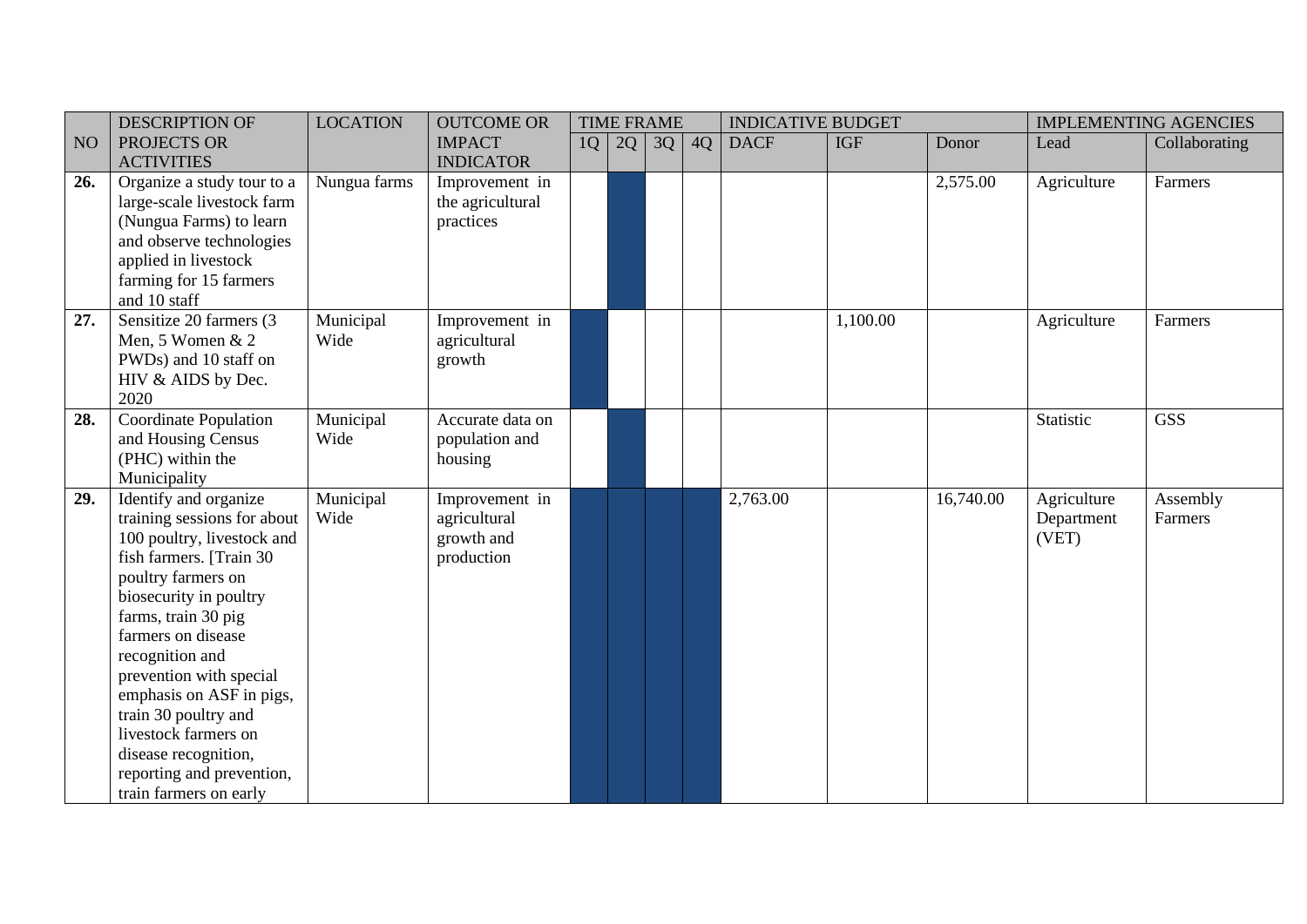|     | <b>DESCRIPTION OF</b>      | <b>LOCATION</b> | <b>OUTCOME OR</b> |    | <b>TIME FRAME</b> |    |    | <b>INDICATIVE BUDGET</b> |            |          |             | <b>IMPLEMENTING AGENCIES</b> |
|-----|----------------------------|-----------------|-------------------|----|-------------------|----|----|--------------------------|------------|----------|-------------|------------------------------|
| NO  | PROJECTS OR                |                 | <b>IMPACT</b>     | 1Q | 2Q                | 3Q | 4Q | <b>DACF</b>              | <b>IGF</b> | Donor    | Lead        | Collaborating                |
|     | <b>ACTIVITIES</b>          |                 | <b>INDICATOR</b>  |    |                   |    |    |                          |            |          |             |                              |
|     | detection and control of   |                 |                   |    |                   |    |    |                          |            |          |             |                              |
|     | fail army worm as well as  |                 |                   |    |                   |    |    |                          |            |          |             |                              |
|     | train 10 livestock and     |                 |                   |    |                   |    |    |                          |            |          |             |                              |
|     | poultry farmers            |                 |                   |    |                   |    |    |                          |            |          |             |                              |
| 30. | Train 5 staff on the IMO   |                 |                   |    |                   |    |    |                          |            |          |             |                              |
|     | (Indigenous Micro-         |                 |                   |    |                   |    |    |                          |            |          |             |                              |
|     | organizm)                  |                 |                   |    |                   |    |    |                          |            |          |             |                              |
|     | technique/technology       |                 |                   |    |                   |    |    |                          |            |          |             |                              |
| 31. | Train fish processing      | Municipal       | Improvement in    |    |                   |    |    |                          | 1,413.00   |          | Agriculture | Assembly                     |
|     | women in agriculture at    | Wide            | agricultural      |    |                   |    |    |                          |            |          | Department  | Farmers                      |
|     | Joma on food safety        |                 | growth and        |    |                   |    |    |                          |            |          |             |                              |
|     |                            |                 | production        |    |                   |    |    |                          |            |          |             |                              |
| 32. | Train women farmers on     | Municipal       | Improvement in    |    |                   |    |    | 2,763.00                 |            |          | Agriculture | Assembly                     |
|     | processing seasonal fruits | Wide            | agricultural      |    |                   |    |    |                          |            |          | Department  | Farmers                      |
|     | to reduce post-harvest     |                 | growth and        |    |                   |    |    |                          |            |          |             |                              |
|     | loses $(50\%$ women)-      |                 | production        |    |                   |    |    |                          |            |          |             |                              |
| 33. | Monitor re-opening day     |                 | Improvement in    |    |                   |    |    |                          |            | 1,120.00 | Education   | Assembly                     |
|     | in 28 schools in the       | Municipal       | the activities of |    |                   |    |    |                          |            |          |             |                              |
|     | Municipality               | Wide            | the schools       |    |                   |    |    |                          |            |          |             |                              |
| 34. | Organize training sessions | Agric           | Improvement in    |    |                   |    |    |                          |            | 1,100.00 | Agriculture | Assembly                     |
|     | for staff and NABCO        | Municipal       | agricultural      |    |                   |    |    |                          |            |          |             |                              |
|     | personnel on signs and     | Assembly        | growth and        |    |                   |    |    |                          |            |          |             |                              |
|     | symptoms of pest and       |                 | development       |    |                   |    |    |                          |            |          |             |                              |
|     | disease                    |                 |                   |    |                   |    |    |                          |            |          |             |                              |
| 35. | Organize training for 5    | Municipal       | Improvement in    |    |                   |    |    |                          |            | 1,025.00 | Agriculture | Assembly                     |
|     | staff and 10 farmers on    | Assembly        | agricultural      |    |                   |    |    |                          |            |          |             |                              |
|     | good agricultural          |                 | growth and        |    |                   |    |    |                          |            |          |             |                              |
|     | practices                  |                 | development       |    |                   |    |    |                          |            |          |             |                              |
| 36. | Train 15 FBO executives    | Agric           | Improvement in    |    |                   |    |    |                          | 675.00     | 1,900.00 | Agriculture | Assembly                     |
|     | and 5 staff on leadership  | Department      | agricultural      |    |                   |    |    |                          |            |          |             |                              |
|     | and group dynamics, train  | Water Works     | growth and        |    |                   |    |    |                          |            |          |             |                              |
|     | 25 technical staff on some |                 | development       |    |                   |    |    |                          |            |          |             |                              |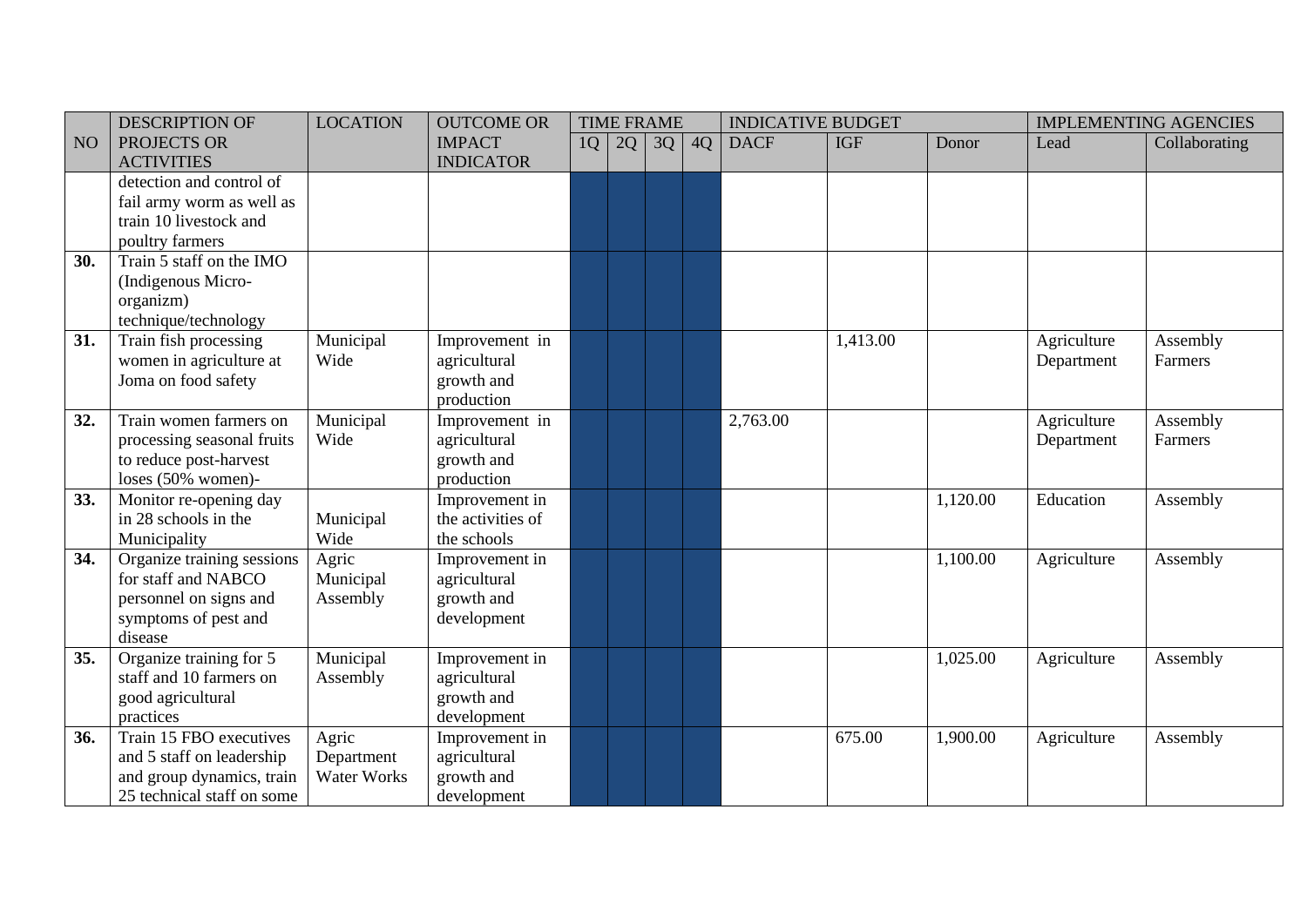|                 | <b>DESCRIPTION OF</b>     | <b>LOCATION</b>    | <b>OUTCOME OR</b>   |    |    | <b>TIME FRAME</b> |    | <b>INDICATIVE BUDGET</b> |            |          |             | <b>IMPLEMENTING AGENCIES</b> |
|-----------------|---------------------------|--------------------|---------------------|----|----|-------------------|----|--------------------------|------------|----------|-------------|------------------------------|
| NO <sub>1</sub> | PROJECTS OR               |                    | <b>IMPACT</b>       | 1Q | 2Q | 3Q                | 4Q | <b>DACF</b>              | <b>IGF</b> | Donor    | Lead        | Collaborating                |
|                 | <b>ACTIVITIES</b>         |                    | <b>INDICATOR</b>    |    |    |                   |    |                          |            |          |             |                              |
|                 | common livestock          | Municipal          |                     |    |    |                   |    |                          |            |          |             |                              |
|                 | diseases which affect     | Assembly           |                     |    |    |                   |    |                          |            |          |             |                              |
|                 | productivity of farmers   | Azuma              |                     |    |    |                   |    |                          |            |          |             |                              |
|                 | within the Municipality   |                    |                     |    |    |                   |    |                          |            |          |             |                              |
| 37.             | Train 5 staff and 10      | <b>Water Works</b> | Improvement in      |    |    |                   |    |                          |            | 2,000.00 | Agriculture | Assembly                     |
|                 | farmers on how to adopt   | Municipal          | agricultural        |    |    |                   |    |                          |            |          |             |                              |
|                 | climate smart agriculture | Assembly           | growth and          |    |    |                   |    |                          |            |          |             |                              |
|                 | $-5$ women 2 PWDs $\&$ 2  | Azuma              | development         |    |    |                   |    |                          |            |          |             |                              |
|                 | Youth                     |                    |                     |    |    |                   |    |                          |            |          |             |                              |
| 38.             | Organize monitoring       | Municipal          | Improvement in      |    |    |                   |    |                          | 1,860.00   | 1,860.00 | Education   | Assembly                     |
|                 | activities by management  | Wide               | the activities of   |    |    |                   |    |                          |            |          |             |                              |
|                 | and team (3 circuits)     |                    | the schools         |    |    |                   |    |                          |            |          |             |                              |
| 39.             | Organize My First Day at  | Municipal          | Improvement in      |    |    |                   |    |                          |            | 320.00   | Education   | Assembly                     |
|                 | School in 28 schools in   | Wide               | the activities of   |    |    |                   |    |                          |            |          |             |                              |
|                 | the municipality          |                    | the schools         |    |    |                   |    |                          |            |          |             |                              |
| 40.             | Organize Municipal        | Municipal          | % increase in       |    |    |                   |    |                          | 18,830.00  |          | Education   | Assembly                     |
|                 | Mock for 28 JHS           | Wide               | students            |    |    |                   |    |                          |            |          |             |                              |
|                 |                           |                    | preparedness for    |    |    |                   |    |                          |            |          |             |                              |
|                 |                           |                    | <b>BECE</b>         |    |    |                   |    |                          |            |          |             |                              |
| 41.             | Organize inter-schools    | Municipal          | % increase in       |    |    |                   |    |                          | 985.00     |          | Education   | Assembly                     |
|                 | under 15/13 sports and    | Wide               | socialization       |    |    |                   |    |                          |            |          |             |                              |
|                 | games (3 circuits)        |                    | amongst students    |    |    |                   |    |                          |            |          |             |                              |
| 42.             | Organize MEOC             | Municipal          | Improvement in      |    |    |                   |    | 3,000.00                 |            |          | Education   | Assembly                     |
|                 | Meetings                  | Wide               | the educational     |    |    |                   |    |                          |            |          |             |                              |
|                 |                           |                    | sector              |    |    |                   |    |                          |            |          |             |                              |
| 43.             | Organize induction for 12 | Municipal          | % increase in       |    |    |                   |    | 1,068.00                 |            |          | HR          |                              |
|                 | newly trained teachers    | wide               | productivity and    |    |    |                   |    |                          |            |          |             |                              |
|                 | from further studies      |                    | efficiency among    |    |    |                   |    |                          |            |          |             |                              |
|                 |                           |                    | teachers            |    |    |                   |    |                          |            |          |             |                              |
| 44.             | Organize Teacher          | Municipal          | % increase in       |    |    |                   |    | 32,450.00                |            |          | <b>HR</b>   | Assembly                     |
|                 | Prize/Awards for 15       | wide               | teacher's desire to |    |    |                   |    |                          |            |          |             |                              |
|                 | teachers                  |                    | perform well        |    |    |                   |    |                          |            |          |             |                              |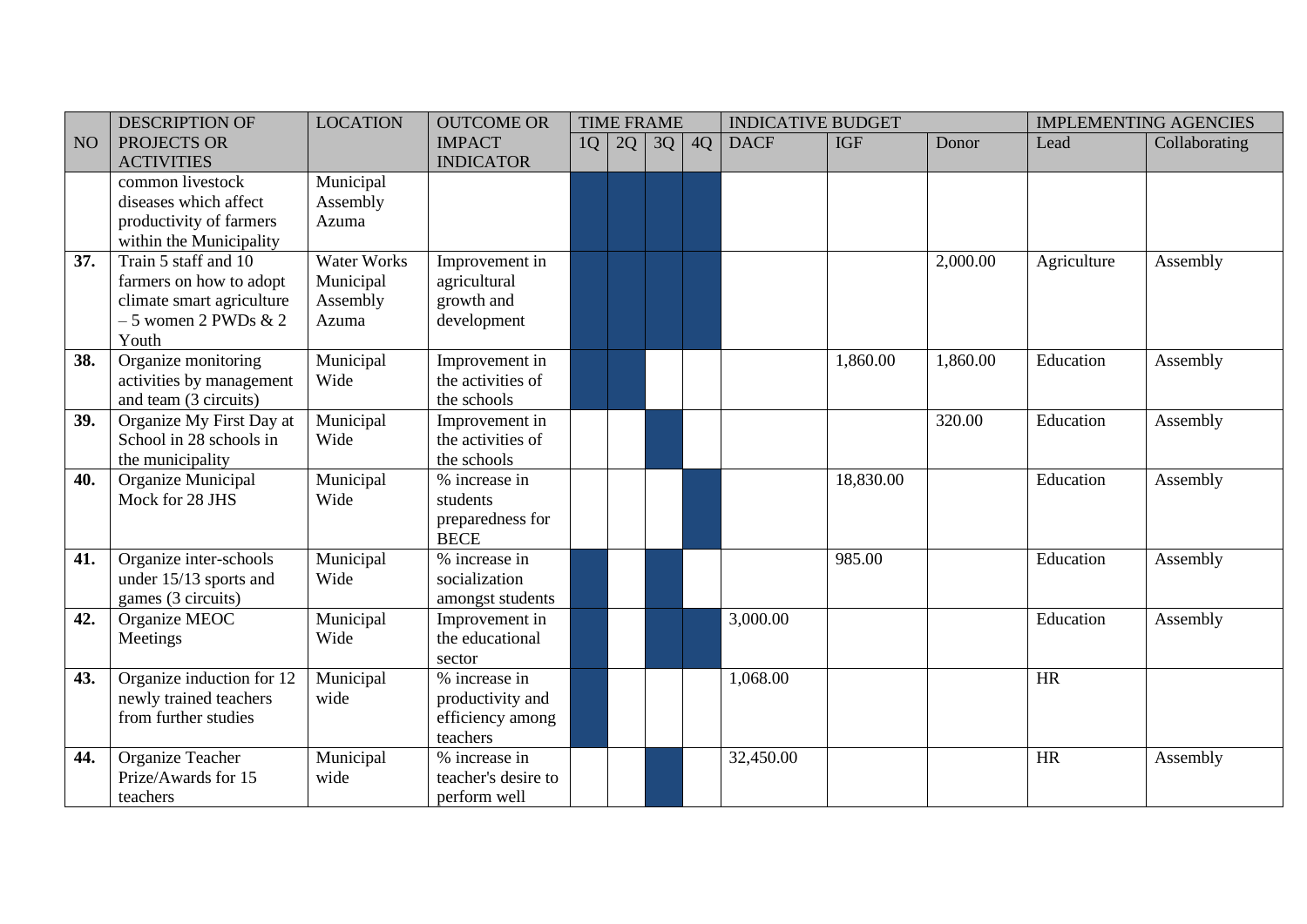|                 | <b>DESCRIPTION OF</b>                                                                                                        | <b>LOCATION</b>               | <b>OUTCOME OR</b>                                     |    | <b>TIME FRAME</b> |    |    | <b>INDICATIVE BUDGET</b> |            |          |             | <b>IMPLEMENTING AGENCIES</b> |
|-----------------|------------------------------------------------------------------------------------------------------------------------------|-------------------------------|-------------------------------------------------------|----|-------------------|----|----|--------------------------|------------|----------|-------------|------------------------------|
| NO <sub>1</sub> | PROJECTS OR<br><b>ACTIVITIES</b>                                                                                             |                               | <b>IMPACT</b><br><b>INDICATOR</b>                     | 1Q | 2Q                | 3Q | 4Q | <b>DACF</b>              | <b>IGF</b> | Donor    | Lead        | Collaborating                |
| 45.             | Conduct 2021 BECE                                                                                                            | Municipal<br>wide             | Assessment of<br>students                             |    |                   |    |    | 12,800,.00               |            |          | Education   | Assembly                     |
| 46.             | Organize STMIE clinics<br>for 56 students in the<br>Municipality                                                             | Municipal<br>wide             | Improvement in<br>the wellbeing of<br>students        |    |                   |    |    | 8,000.00                 | 8,000.00   |          | Education   | Assembly                     |
| 47.             | Ensure age-appropriate<br>enrolment in KG, PRM<br>and JHS                                                                    | All schools                   | Improvement in<br>the educational<br>sector           |    |                   |    |    | 1,050.00                 | 1,050.00   |          | Education   | Assembly                     |
| 48.             | Ensure the needed<br>learning outcomes in the<br>Municipality                                                                | All schools                   | Improvement in<br>the educational<br>sector           |    |                   |    |    | 5,00.00                  | 5,00.00    |          | Education   | Assembly                     |
| 49.             | Organize float and<br>community cleaning<br>exercise                                                                         | Municipal<br>Wide             | Clean and healthy<br>environment                      |    |                   |    |    |                          | 500.00     |          | <b>NFED</b> |                              |
| 50.             | Conduct in house<br>orientation for twenty-<br>five (25) national service<br>personnel                                       | Weija-Gbawe<br>Municipal Hall | Productivity<br>among NSPs                            |    |                   |    |    |                          | 500.00     |          | <b>NFED</b> |                              |
| 51.             | Supervise classes during<br>school hours                                                                                     | Weija-Gbawe<br>Municipality   | Enhancement in<br>teaching and<br>learning activities |    |                   |    |    |                          |            |          | <b>NFED</b> |                              |
| 52.             | Organize International<br><b>Literacy Day Celebration</b><br>coupled with graduation<br>of Batch 10 and Batch 24<br>learners | <b>WGMA</b>                   | Improvement in<br>the educational<br>sector           |    |                   |    |    |                          | 6,500.00   |          | <b>NFED</b> |                              |
| 53.             | Organize DFMC<br>quarterly meetings                                                                                          | Assembly                      | Improvement in<br>livelihood of<br><b>PWDs</b>        |    |                   |    |    |                          |            | 9,328.00 | SW&CD       |                              |
| 54.             | Sensitize the public on<br>disability issues                                                                                 | Municipal<br>wide             | % reduction in<br>stigmatization                      |    |                   |    |    |                          |            | 2,400.00 | SW&CD       |                              |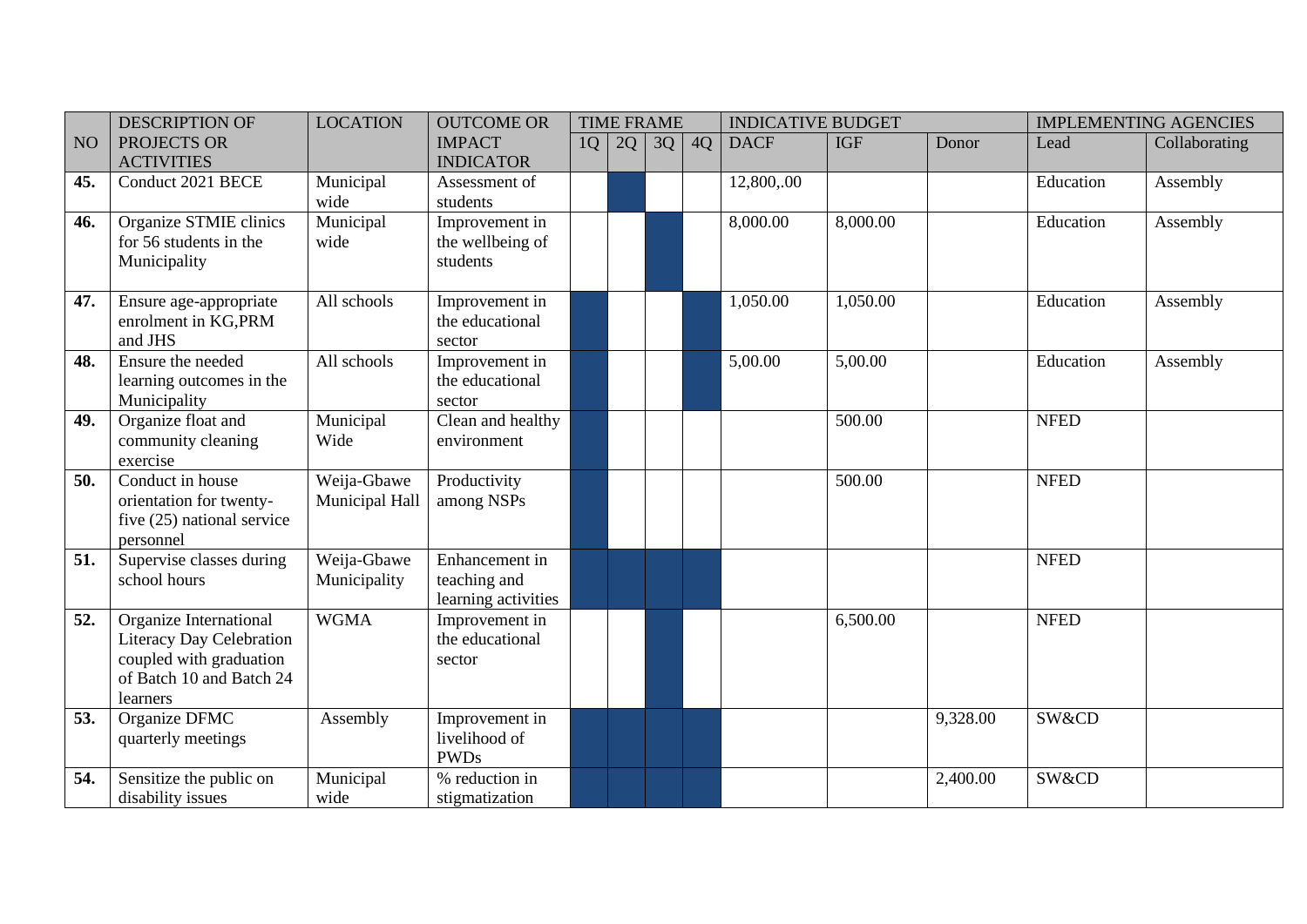|                 | <b>DESCRIPTION OF</b>                                                                                                      | <b>LOCATION</b>   | <b>OUTCOME OR</b>                                          |    | <b>TIME FRAME</b> |    |    | <b>INDICATIVE BUDGET</b> |            |          |       | <b>IMPLEMENTING AGENCIES</b>        |
|-----------------|----------------------------------------------------------------------------------------------------------------------------|-------------------|------------------------------------------------------------|----|-------------------|----|----|--------------------------|------------|----------|-------|-------------------------------------|
| NO <sub>1</sub> | PROJECTS OR<br><b>ACTIVITIES</b>                                                                                           |                   | <b>IMPACT</b><br><b>INDICATOR</b>                          | 1Q | 2Q                | 3Q | 4Q | <b>DACF</b>              | <b>IGF</b> | Donor    | Lead  | Collaborating                       |
|                 | $\overline{\mathbf{V}}$                                                                                                    |                   |                                                            |    |                   |    |    |                          |            |          |       |                                     |
| 55.             | Mobilize communities for<br>clean ups and voluntary<br>contribution for self-help<br>projects                              | Municipal<br>wide | % Improvement<br>in need-base<br>social<br>intervention    |    |                   |    |    | 1,640.00                 |            |          | SW&CD | <b>WGMA</b>                         |
| 56.             | Organize study group and<br>mass meetings for<br>information dissemination<br>and campaign drives                          | Municipal<br>wide | % increase in<br>social<br>intervention<br>programmes      |    |                   |    |    | 6,000.00                 |            |          | SW&CD | Health<br>Directorate               |
| 57.             | <b>Monitor PWDs</b><br>beneficiaries assisted with<br>funds<br>$\overline{\mathbf{V}}$                                     | Municipal<br>wide | Betterment in<br>the lives of<br><b>PWDs</b>               |    |                   |    |    |                          |            | 4,800.00 | SW&CD | <b>DFMC</b>                         |
| 58.             | Conduct social enquiries<br>on PWDs                                                                                        | Municipal<br>wide | Adequate data on<br><b>PWDs</b>                            |    |                   |    |    |                          |            |          | SW&CD | <b>DFMC</b>                         |
| 59.             | Sensitize the public on<br>child protection issues<br>like violence, neglect,<br>abuse and discrimination-<br>$\mathbf{V}$ | Municipal<br>wide | % reduction in<br>child abuse                              |    |                   |    |    | 4,000.00                 | 2,900.00   |          | SW&CD | <b>NCCE</b>                         |
| 60.             | Identify and recruit foster<br>parents                                                                                     | Municipal<br>wide | % reduction in<br>child abuse and<br>child<br>homelessness |    |                   |    |    | 4,504.00                 |            |          | SW&CD | Bethany<br><b>Christian Service</b> |
| 61.             | Trace and re-unite<br>missing children and<br>abandoned babies with<br>families, or place them in<br>children's homes      | Municipal<br>wide | % reduction in<br>child<br>homelessness                    |    |                   |    |    |                          | 2,400.00   |          | SW&CD | <b>DOVVSU</b><br>Court              |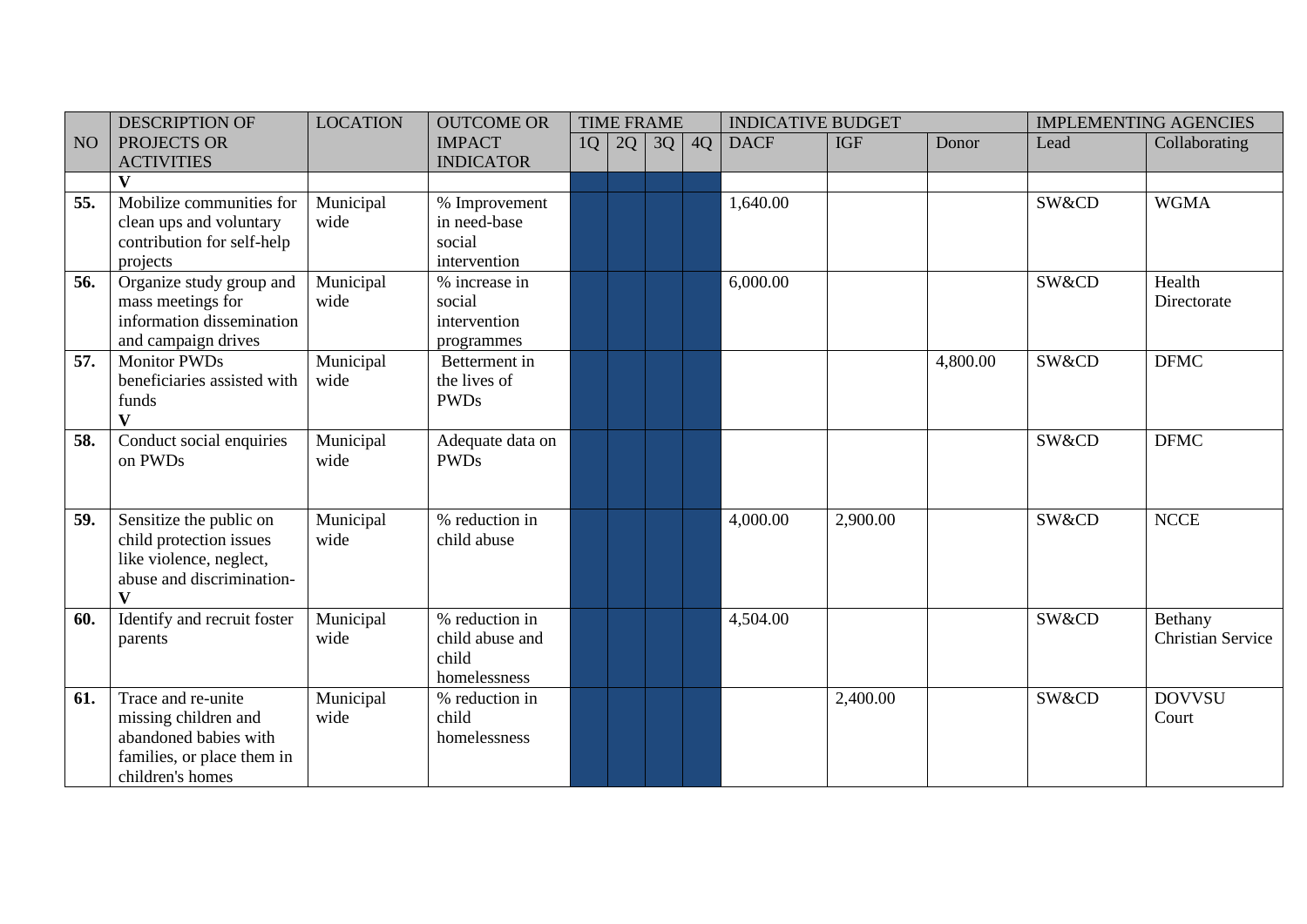|                 | <b>DESCRIPTION OF</b>                                                                                                     | <b>LOCATION</b>       | <b>OUTCOME OR</b>                                             |    |    | <b>TIME FRAME</b> |    | <b>INDICATIVE BUDGET</b> |            |       |                          | <b>IMPLEMENTING AGENCIES</b> |
|-----------------|---------------------------------------------------------------------------------------------------------------------------|-----------------------|---------------------------------------------------------------|----|----|-------------------|----|--------------------------|------------|-------|--------------------------|------------------------------|
| NO <sub>1</sub> | PROJECTS OR<br><b>ACTIVITIES</b>                                                                                          |                       | <b>IMPACT</b><br><b>INDICATOR</b>                             | 1Q | 2Q | 3Q                | 4Q | <b>DACF</b>              | <b>IGF</b> | Donor | Lead                     | Collaborating                |
| 62.             | Organize women children<br>and youth committee<br>meeting                                                                 | Municipal<br>wide     | % reduction in<br>child abuse                                 |    |    |                   |    |                          | 9,972.00   |       | SW&CD                    | Committee<br>Members         |
| 63.             | Organize social services<br>Sub-committee meeting                                                                         | Municipal<br>wide     | Improvement in<br>fairness and<br>justice in court            |    |    |                   |    |                          | 9,972.00   |       | SW&CD                    | Committee<br>Members         |
| 64.             | Conduct social<br>investigations on request<br>from court                                                                 | Municipal<br>wide     | % Improvement<br>in fair justice in<br>court                  |    |    |                   |    |                          | 1,840.00   |       | SW&CD                    | <b>WGMA</b>                  |
| 65.             | Supervise and monitor<br>activities of day care<br>centres                                                                | Municipal<br>wide     | % increase in<br>child safety                                 |    |    |                   |    |                          | 6,200.00   |       | SW&CD                    | <b>WGMA</b>                  |
| 66.             | Raise awareness on<br>gender based violence-                                                                              | Municipal<br>wide     | % increase in<br>gender violence<br>cases reported            |    |    |                   |    |                          | 3,280.00   |       | SW&CD                    |                              |
| 67.             | Organize 160 arbitration<br>to address issues on<br>family reconciliation,<br>maintenance custody<br>paternity and access | Municipal<br>wide     | % reduction in<br>abuse cases                                 |    |    |                   |    |                          |            |       | SW&CD                    | <b>DOVVSU</b><br>Court       |
| 68.             | Sensitise and construct<br>1000 Household toilet<br>facilities                                                            | Municipal<br>Wide     | % reduction in<br>ODF by<br>December, 2021                    |    |    |                   |    |                          | 30,000.00  |       | Environmenta<br>1 Health | <b>MPCU</b>                  |
| 69.             | Procure sanitary tools and<br>cleaning materials                                                                          | Municipal<br>Assembly | % reduction in<br>improper<br>sanitation in<br>municipality   |    |    |                   |    |                          |            |       | Environmenta<br>1 Health | <b>MPCU</b>                  |
| 70.             | Organize medical<br>screening and educate<br>food Vendors / Handlers                                                      | Municipal<br>Wide     | % reduction in<br>the outbreak of<br>communicable<br>diseases |    |    |                   |    |                          | 3,960.00   |       | Environmenta<br>1 Health | <b>MPCU</b>                  |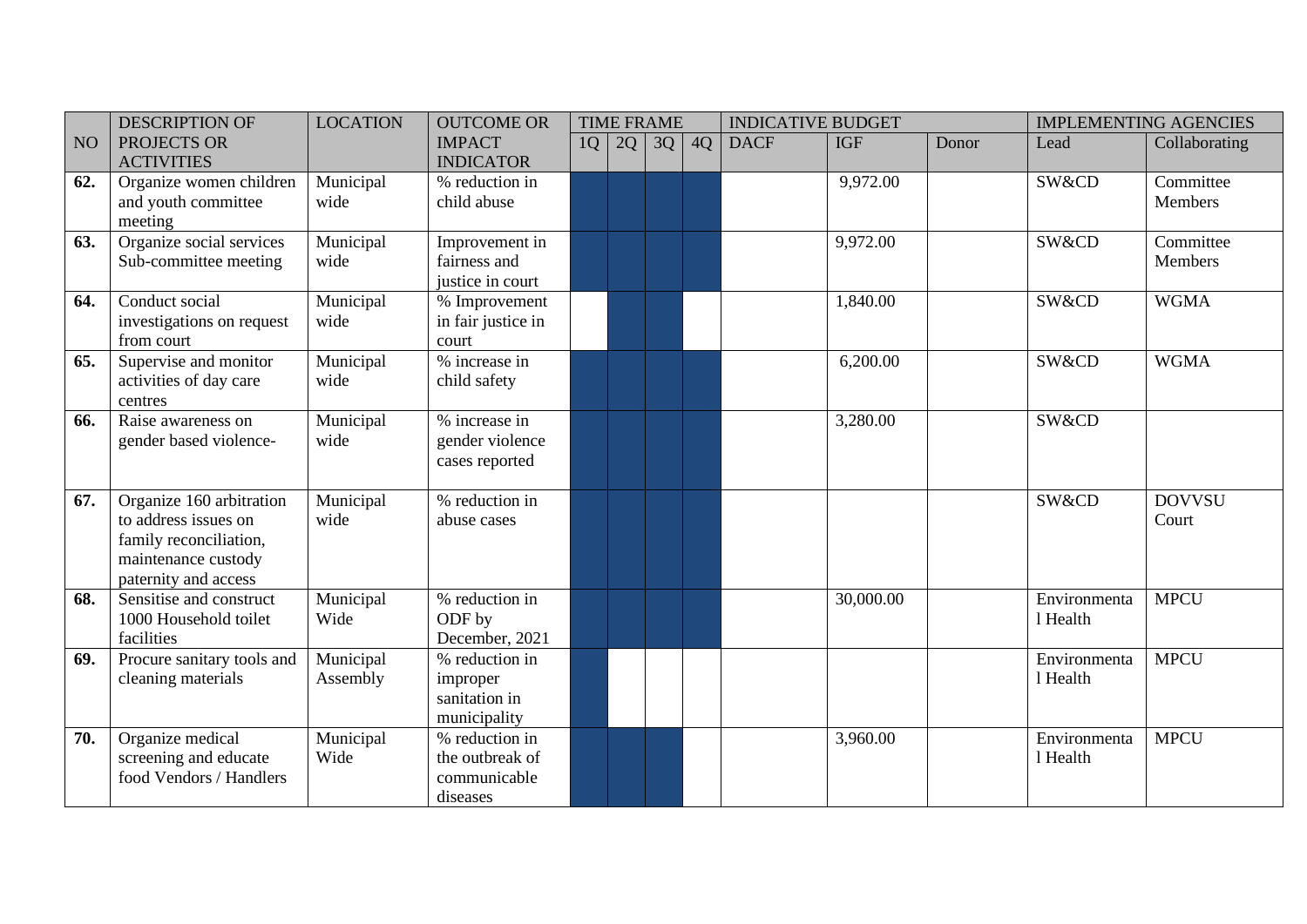|     | <b>DESCRIPTION OF</b>      | <b>LOCATION</b> | <b>OUTCOME OR</b> |    |    | <b>TIME FRAME</b> |    | <b>INDICATIVE BUDGET</b> |            |       | <b>IMPLEMENTING AGENCIES</b> |               |
|-----|----------------------------|-----------------|-------------------|----|----|-------------------|----|--------------------------|------------|-------|------------------------------|---------------|
| NO  | PROJECTS OR                |                 | <b>IMPACT</b>     | 1Q | 2Q | 3Q                | 4Q | <b>DACF</b>              | <b>IGF</b> | Donor | Lead                         | Collaborating |
|     | <b>ACTIVITIES</b>          |                 | <b>INDICATOR</b>  |    |    |                   |    |                          |            |       |                              |               |
|     | on communicable            |                 |                   |    |    |                   |    |                          |            |       |                              |               |
|     | diseases                   |                 |                   |    |    |                   |    |                          |            |       |                              |               |
| 71. | Organize sanitation sub-   | Assembly        | Improvement in    |    |    |                   |    |                          | 6,440.00   |       | Environmenta                 | <b>MPCU</b>   |
|     | committee meetings         |                 | sanitary          |    |    |                   |    |                          |            |       | 1 Health                     |               |
|     |                            |                 | conditions in the |    |    |                   |    |                          |            |       |                              |               |
|     |                            |                 | municipality      |    |    |                   |    |                          |            |       |                              |               |
| 72. | <b>Embark on COVID-19</b>  | Municipal       | Reduction in      |    |    |                   |    |                          | 1,800      |       | Health                       | <b>WGMA</b>   |
|     | contact tracing and        | wide            | Covid related     |    |    |                   |    |                          |            |       | Directorate                  |               |
|     | monitoring                 |                 | mortality to 0%   |    |    |                   |    |                          |            |       |                              |               |
| 73. | Organize district response | Municipal       | Reduction in      |    |    |                   |    |                          | 1,000      |       | Health                       | <b>WGMA</b>   |
|     | Initiatives on Malaria     | wide            | malaria related   |    |    |                   |    |                          |            |       | Directorate                  |               |
|     | prevention and treatment   |                 | mortality to 0%   |    |    |                   |    |                          |            |       |                              |               |
| 74. | Organize Immunization      | Municipal       | Increase          |    |    |                   |    |                          | 5,000      |       | Health                       | <b>WGMA</b>   |
|     | supportive supervision,    | wide            | immunization      |    |    |                   |    |                          |            |       | Directorate                  |               |
|     | training and monitoring    |                 | coverage to 95%   |    |    |                   |    |                          |            |       |                              |               |
| 75. | Organize Malaria           | municipal       | Increase in       |    |    |                   |    |                          | 5,500      |       | Health                       | <b>WGMA</b>   |
|     | Prevention and Treatment   | wide            | malaria testing   |    |    |                   |    |                          |            |       | Directorate                  |               |
|     | training and monitoring    |                 | rate to 95%       |    |    |                   |    |                          |            |       |                              |               |
|     | activities                 |                 |                   |    |    |                   |    |                          |            |       |                              |               |
| 76. | Organize TB Case           | Municipal       | 60% increase in   |    |    |                   |    |                          | 6,000      |       | Health                       | <b>WGMA</b>   |
|     | Detection training,        | wide            | TB case detection |    |    |                   |    |                          |            |       | Directorate                  |               |
|     | screening exercises and    |                 |                   |    |    |                   |    |                          |            |       |                              |               |
|     | monitoring                 |                 |                   |    |    |                   |    |                          |            |       |                              |               |
| 77. | <b>Sensitize Selected</b>  | Municipal       | Two communities   |    |    |                   |    |                          | 1,000      |       | Health                       | <b>WGMA</b>   |
|     | Communities in the Two     | wide            | in each sub-      |    |    |                   |    |                          |            |       | Directorate                  |               |
|     | Sub-Municipals on          |                 | municipal         |    |    |                   |    |                          |            |       |                              |               |
|     | HIV/AIDs and STIs          |                 | educated on       |    |    |                   |    |                          |            |       |                              |               |
|     | infections                 |                 | HIV/AIDS and      |    |    |                   |    |                          |            |       |                              |               |
|     |                            |                 | STIs infections   |    |    |                   |    |                          |            |       |                              |               |
|     |                            |                 | $(100\%)$         |    |    |                   |    |                          |            |       |                              |               |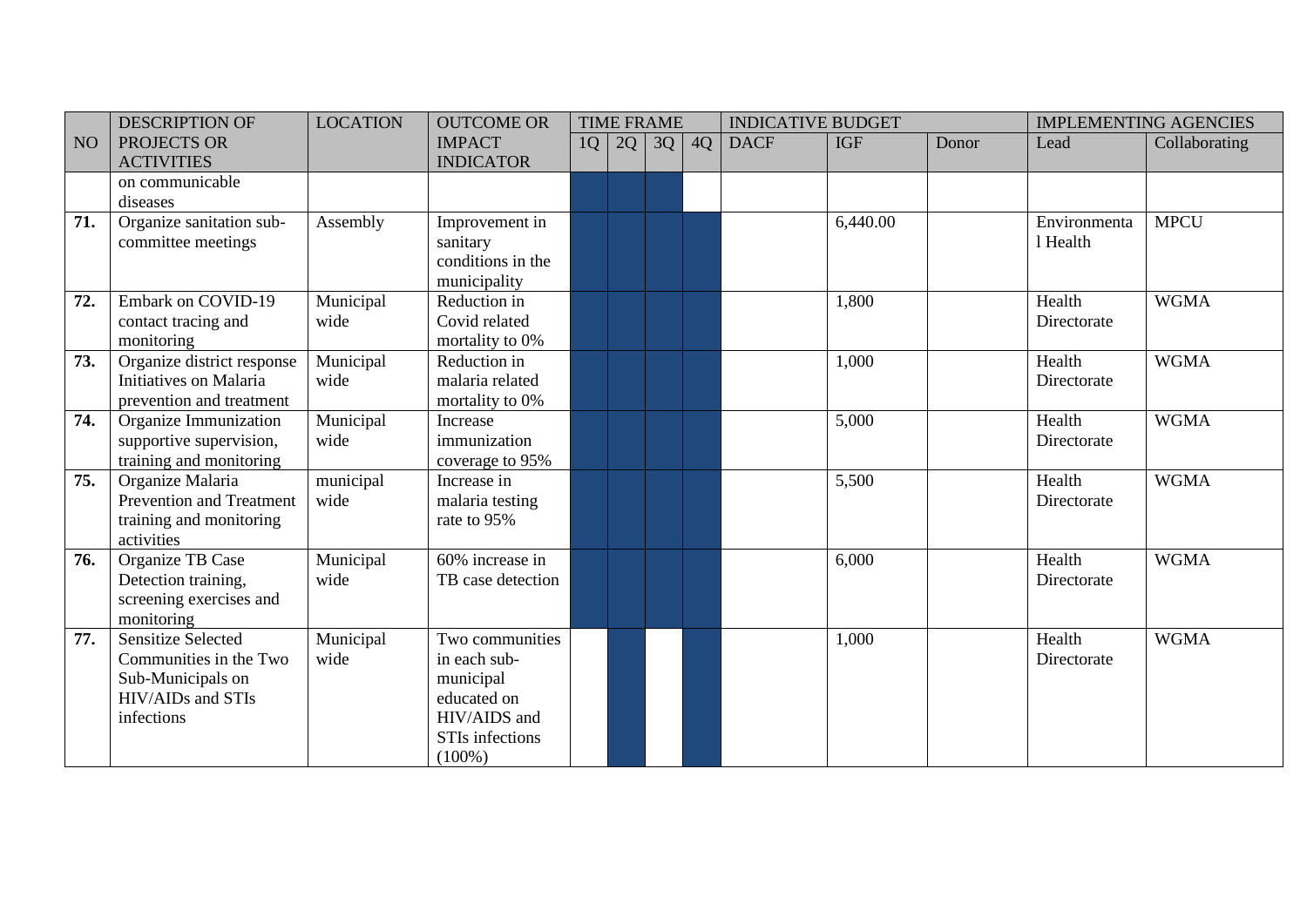|     | <b>DESCRIPTION OF</b>      | <b>LOCATION</b> | <b>OUTCOME OR</b> |    | <b>TIME FRAME</b> |    |    | <b>INDICATIVE BUDGET</b> |            |       | <b>IMPLEMENTING AGENCIES</b> |                         |
|-----|----------------------------|-----------------|-------------------|----|-------------------|----|----|--------------------------|------------|-------|------------------------------|-------------------------|
| NO  | PROJECTS OR                |                 | <b>IMPACT</b>     | 1Q | 2Q                | 3Q | 4Q | <b>DACF</b>              | <b>IGF</b> | Donor | Lead                         | Collaborating           |
|     | <b>ACTIVITIES</b>          |                 | <b>INDICATOR</b>  |    |                   |    |    |                          |            |       |                              |                         |
| 78. | Sensitize and educate      | New Weija       | Enhancement of    |    |                   |    |    |                          | 2,475.00   |       | Births &                     | Ga Central              |
|     | people on birth and death  | New Gbawe       | peoples           |    |                   |    |    |                          |            |       | Deaths                       | Department of           |
|     | certificates               | Ayigbe Town     | knowledge on      |    |                   |    |    |                          |            |       |                              | <b>Births and Death</b> |
|     |                            | Oblogo          | importance of     |    |                   |    |    |                          |            |       |                              | Registry                |
|     |                            |                 | birth and death   |    |                   |    |    |                          |            |       |                              |                         |
|     |                            |                 | certificates      |    |                   |    |    |                          |            |       |                              |                         |
| 79. | Create awareness and       | Ayigbe Town     | % increase in the |    |                   |    |    |                          | 2,475.00   |       | Births &                     |                         |
|     | organize mass registration | Oblogo          | number of birth   |    |                   |    |    |                          |            |       | Deaths                       |                         |
|     | of birth and death         | Weija           | and death         |    |                   |    |    |                          |            |       |                              |                         |
|     | registration               | G               | certificates      |    |                   |    |    |                          |            |       |                              |                         |
|     |                            |                 | prepared.         |    |                   |    |    |                          |            |       |                              |                         |
| 80. | Procure 4 No. desktop, 13  | <b>NADMO</b>    | Enhancement in    |    |                   |    |    | 13,000.00                | 15,000.00  |       | Procurement                  | NADMO, PPD              |
|     | No office chairs, tables,  | office          | productivity of   |    |                   |    |    |                          |            |       |                              |                         |
|     | tablets and fuel coupons   |                 | the staffs.       |    |                   |    |    |                          |            |       |                              |                         |
| 81. | Procure Orthophotos,       | Municipal       | % increase in     |    |                   |    |    | 60,000.00                |            |       | <b>PPD</b>                   | GIZ/F.O                 |
|     | Digitize and Geo-          | Wide            | equipment         |    |                   |    |    |                          |            |       |                              |                         |
|     | referenced, Ground-        |                 | needed for street |    |                   |    |    |                          |            |       |                              |                         |
|     | Trothing for Weija and     |                 | naming and        |    |                   |    |    |                          |            |       |                              |                         |
|     | SCC (Update Map)           |                 | property          |    |                   |    |    |                          |            |       |                              |                         |
|     |                            |                 | addressing        |    |                   |    |    |                          |            |       |                              |                         |
| 82. | Organize in-service        | Assembly        | Enhancement of    |    |                   |    |    |                          | 10,000.00  |       | <b>Budget</b>                | Revenue Unit            |
|     | training for all           | Office          | productivity and  |    |                   |    |    |                          |            |       |                              |                         |
|     | departments in the         |                 | efficiency of the |    |                   |    |    |                          |            |       |                              |                         |
|     | Assembly on Program        |                 | various           |    |                   |    |    |                          |            |       |                              |                         |
|     | <b>Based Budgeting</b>     |                 | departments       |    |                   |    |    |                          |            |       |                              |                         |
| 83. | Organize an orientation    | Assembly Hall   | % increase in the |    |                   |    |    |                          | 5,500.00   |       | <b>Internal Audit</b>        | MCD, Finance            |
|     | workshop for the Audit     |                 | effective and     |    |                   |    |    |                          |            |       | Agency/                      | and Budget              |
|     | Committee members on       |                 | efficient use of  |    |                   |    |    |                          |            |       | <b>Internal Audit</b>        |                         |
|     | the guidelines and         |                 | resources         |    |                   |    |    |                          |            |       |                              |                         |
|     | relevant laws              |                 |                   |    |                   |    |    |                          |            |       |                              |                         |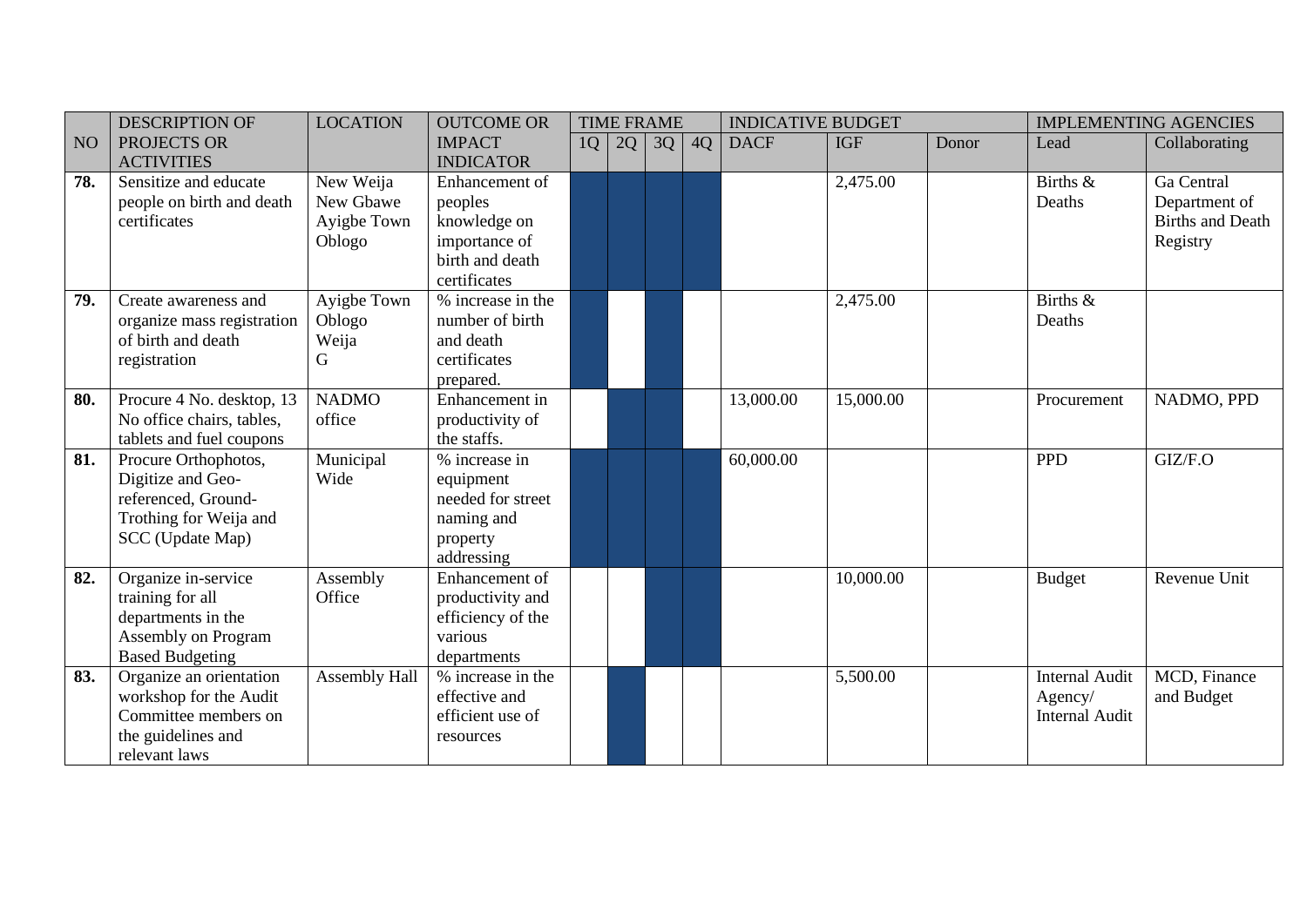|                   | <b>DESCRIPTION OF</b>     | <b>LOCATION</b> | <b>OUTCOME OR</b>                                 |    |    | <b>TIME FRAME</b> |    | <b>INDICATIVE BUDGET</b> |            |       |                       | <b>IMPLEMENTING AGENCIES</b> |
|-------------------|---------------------------|-----------------|---------------------------------------------------|----|----|-------------------|----|--------------------------|------------|-------|-----------------------|------------------------------|
| NO                | PROJECTS OR               |                 | <b>IMPACT</b>                                     | 1Q | 2Q | 3Q                | 4Q | <b>DACF</b>              | <b>IGF</b> | Donor | Lead                  | Collaborating                |
|                   | <b>ACTIVITIES</b>         |                 | <b>INDICATOR</b>                                  |    |    |                   |    |                          |            |       |                       |                              |
| 84.               | Organize a training       | <b>MIS</b>      | % increase in                                     |    |    |                   |    |                          | 5,000.00   |       | <b>Internal Audit</b> | <b>MCD</b>                   |
|                   | workshop on revenue       |                 | revenue                                           |    |    |                   |    |                          |            |       | <b>MIS</b>            | <b>MFO</b>                   |
|                   | System Audit              |                 | monitoring and                                    |    |    |                   |    |                          |            |       |                       | <b>MBO</b>                   |
|                   |                           |                 | auditing                                          |    |    |                   |    |                          |            |       |                       |                              |
|                   |                           |                 | ENVIRONMENT, INFRASTURCTURE AND HUMAN SETTLEMENTS |    |    |                   |    |                          |            |       |                       |                              |
| 85.               | Evacuate solid waste in   | Municipal       | Clean and healthy                                 |    |    |                   |    |                          | 20,000.00  |       | Environmenta          | <b>MPCU</b>                  |
|                   | the Municipality          | Wide            | environment                                       |    |    |                   |    |                          |            |       | 1 Health              |                              |
| 86.               | Organize clean up         | Municipal       | Improvement in                                    |    |    |                   |    |                          | 42,000.00  |       | Environmenta          | <b>MPCU</b>                  |
|                   | exercises 3 times in a    | Wide            | human health and                                  |    |    |                   |    |                          |            |       | 1 Health              |                              |
|                   | quarter                   |                 | wellbeing                                         |    |    |                   |    |                          |            |       |                       |                              |
| 87.               | Educate and sensitize the | Municipal       | % reduction in                                    |    |    |                   |    |                          | 8,100.00   |       | <b>NADMO</b>          | <b>MPCU</b>                  |
|                   | public on disaster        | wide            | the occurrence of                                 |    |    |                   |    |                          |            |       |                       |                              |
|                   | prevention and mitigation |                 | public disasters.                                 |    |    |                   |    |                          |            |       |                       |                              |
| 88.               | Celebrate world disaster  | Municipal       | % increase in                                     |    |    |                   |    |                          | 7,000.00   |       | <b>NADMO</b>          | <b>MPCU</b>                  |
|                   | risk reduction (DRR)      | wide            | public awareness                                  |    |    |                   |    |                          |            |       |                       |                              |
|                   | week.                     |                 |                                                   |    |    |                   |    |                          |            |       |                       |                              |
| 89.               | Organize one capacity     | Assembly        | % increase in                                     |    |    |                   |    |                          | 5,025.00   |       | <b>NADMO</b>          | HR                           |
|                   | building for 45 NADMO     |                 | positive response                                 |    |    |                   |    |                          |            |       |                       |                              |
|                   | staffs.                   |                 | to disasters                                      |    |    |                   |    |                          |            |       |                       |                              |
| 90.               | Undertake emergency       | Municipal       | % increase in the                                 |    |    |                   |    |                          |            |       | <b>NADMO</b>          | MPCU/                        |
|                   | response, assess the      | wide            | number of                                         |    |    |                   |    |                          | 15,100.00  |       |                       | Procurement                  |
|                   | impact of disasters and   |                 | disaster victims                                  |    |    |                   |    |                          |            |       |                       |                              |
|                   | provide relief            |                 | of rescued and                                    |    |    |                   |    |                          |            |       |                       |                              |
|                   |                           |                 | relieved                                          |    |    |                   |    |                          |            |       |                       |                              |
| 91.               | Organize Disaster         | Municipal       | Formulation of                                    |    |    |                   |    |                          | 11,100.00  |       | <b>NADMO</b>          | <b>MPCU</b>                  |
|                   | technical committee       | wide            | disaster risk                                     |    |    |                   |    |                          |            |       |                       |                              |
|                   | meeting                   |                 | reduction policies                                |    |    |                   |    |                          |            |       |                       |                              |
|                   |                           |                 | to manage                                         |    |    |                   |    |                          |            |       |                       |                              |
|                   |                           |                 | disasters in the                                  |    |    |                   |    |                          |            |       |                       |                              |
|                   |                           |                 | municipality.                                     |    |    |                   |    |                          |            |       |                       |                              |
| $\overline{92}$ . | Dredge major drains in    | Municipal       | % reduction in                                    |    |    |                   |    |                          | 3,720.00   |       | <b>NADMO</b>          | <b>MPCU/Works</b>            |
|                   | the municipality          | wide            | flooding                                          |    |    |                   |    |                          |            |       |                       |                              |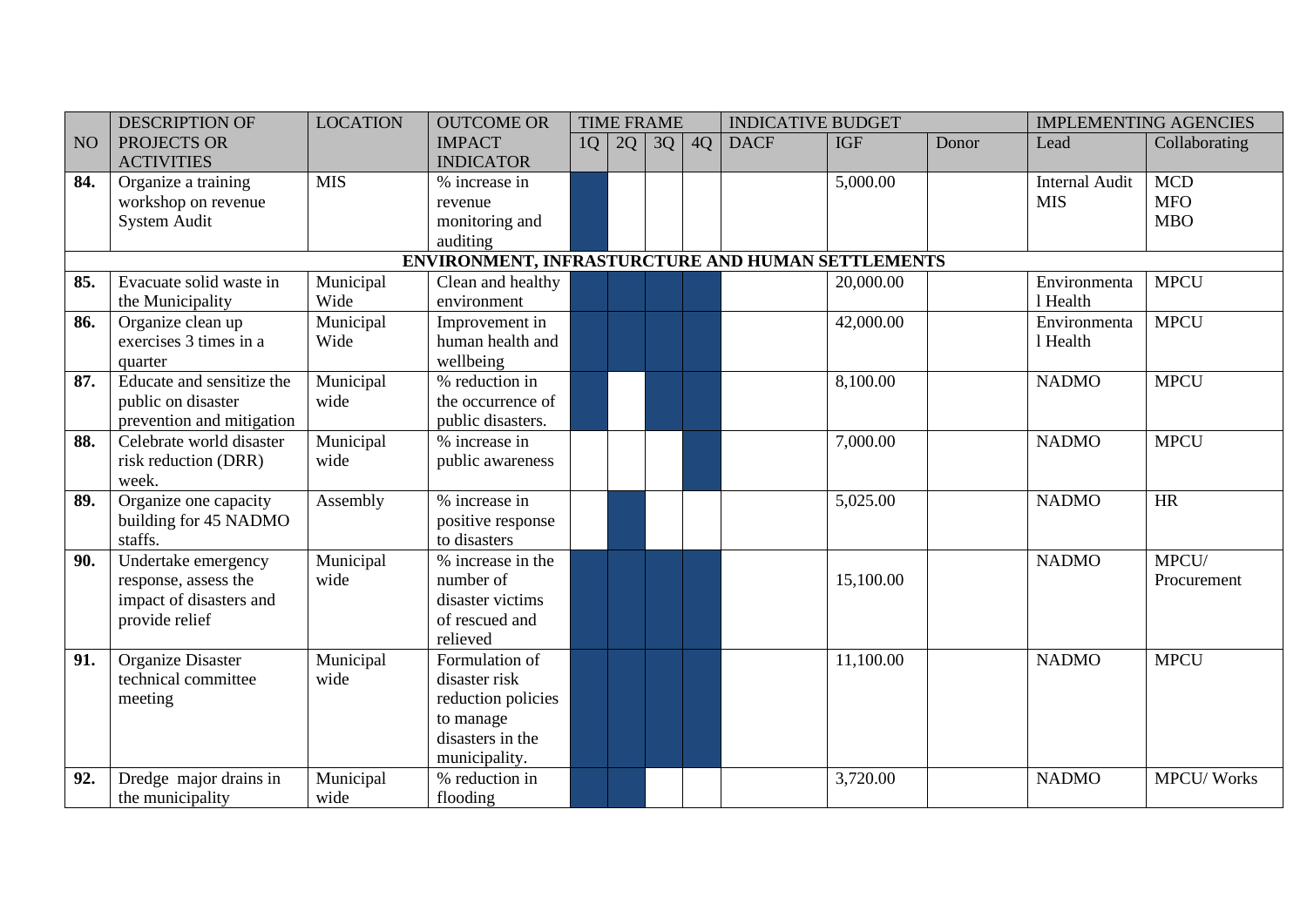|                 | <b>DESCRIPTION OF</b>             | <b>LOCATION</b> | <b>OUTCOME OR</b> |    | <b>TIME FRAME</b> |    |    | <b>INDICATIVE BUDGET</b> |            |       |              | <b>IMPLEMENTING AGENCIES</b> |
|-----------------|-----------------------------------|-----------------|-------------------|----|-------------------|----|----|--------------------------|------------|-------|--------------|------------------------------|
| NO <sub>1</sub> | PROJECTS OR                       |                 | <b>IMPACT</b>     | 1Q | 2Q                | 3Q | 4Q | <b>DACF</b>              | <b>IGF</b> | Donor | Lead         | Collaborating                |
|                 | <b>ACTIVITIES</b>                 |                 | <b>INDICATOR</b>  |    |                   |    |    |                          |            |       |              |                              |
| 93.             | Organize a durbar to              | Municipal       | % increase in the |    |                   |    |    |                          | 8,100.00   |       | <b>NADMO</b> | <b>MPCU</b>                  |
|                 | create awareness on               | wide            | ability to combat |    |                   |    |    |                          |            |       |              |                              |
|                 | climate change effects on         |                 | climate change    |    |                   |    |    |                          |            |       |              |                              |
|                 | society- CC                       |                 | effects in the    |    |                   |    |    |                          |            |       |              |                              |
|                 |                                   |                 | municipality      |    |                   |    |    |                          |            |       |              |                              |
| 94.             | Plant trees along the road        | Municipal       | Improvement in    |    |                   |    |    |                          | 5,600.00   |       | <b>NADMO</b> | MPCU/GFC/                    |
|                 | median and part of the            | wide            | vegetation and    |    |                   |    |    |                          |            |       |              | Parts and                    |
|                 | Weija dam areas- CC               |                 | micro climate in  |    |                   |    |    |                          |            |       |              | Garden/HWA                   |
|                 |                                   |                 | the municipality  |    |                   |    |    |                          |            |       |              |                              |
| 95.             | Organize disaster                 | <b>NADMO</b>    | Improvement in    |    |                   |    |    |                          | 6,500.00   |       |              |                              |
|                 | preparedness training for         | staffs          | the response to   |    |                   |    |    |                          |            |       | <b>NADMO</b> | HR/ADMI                      |
|                 | five $(5)$ Disaster               |                 | disasters.        |    |                   |    |    |                          |            |       |              |                              |
|                 | <b>Volunteer Groups</b><br>(DVGs) |                 |                   |    |                   |    |    |                          |            |       |              |                              |
|                 |                                   |                 |                   |    |                   |    |    |                          |            |       |              |                              |
|                 |                                   |                 |                   |    |                   |    |    |                          |            |       |              |                              |
|                 |                                   |                 |                   |    |                   |    |    |                          |            |       |              |                              |
| 96.             | Organize twelve (12)              | Municipal       | Improvement in    |    |                   |    |    |                          | 39,480.00  |       | <b>PPD</b>   | <b>SPC MEMB.</b>             |
|                 | <b>Spatial Planning</b>           | wide            | spatial           |    |                   |    |    |                          |            |       |              |                              |
|                 | Committee Meetings by             |                 | development       |    |                   |    |    |                          |            |       |              |                              |
|                 | the end of December and           |                 | control           |    |                   |    |    |                          |            |       |              |                              |
|                 | get 95% of the total              |                 |                   |    |                   |    |    |                          |            |       |              |                              |
|                 | Development                       |                 |                   |    |                   |    |    |                          |            |       |              |                              |
|                 | Applications submitted            |                 |                   |    |                   |    |    |                          |            |       |              |                              |
|                 | approved                          |                 |                   |    |                   |    |    |                          |            |       |              |                              |
| 97.             | Organize Twelve (12)              | Municipal       | Improvement in    |    |                   |    |    |                          | 32,400.00  |       | <b>PPD</b>   | <b>TCM</b>                   |
|                 | <b>Technical Planning</b>         | Wide            | spatial           |    |                   |    |    |                          |            |       |              |                              |
|                 | <b>Inspection Sub/Site</b>        |                 | development       |    |                   |    |    |                          |            |       |              |                              |
|                 | <b>Inspection Committee</b>       |                 | control           |    |                   |    |    |                          |            |       |              |                              |
|                 | Meetings by the end of            |                 |                   |    |                   |    |    |                          |            |       |              |                              |
|                 | December                          |                 |                   |    |                   |    |    |                          |            |       |              |                              |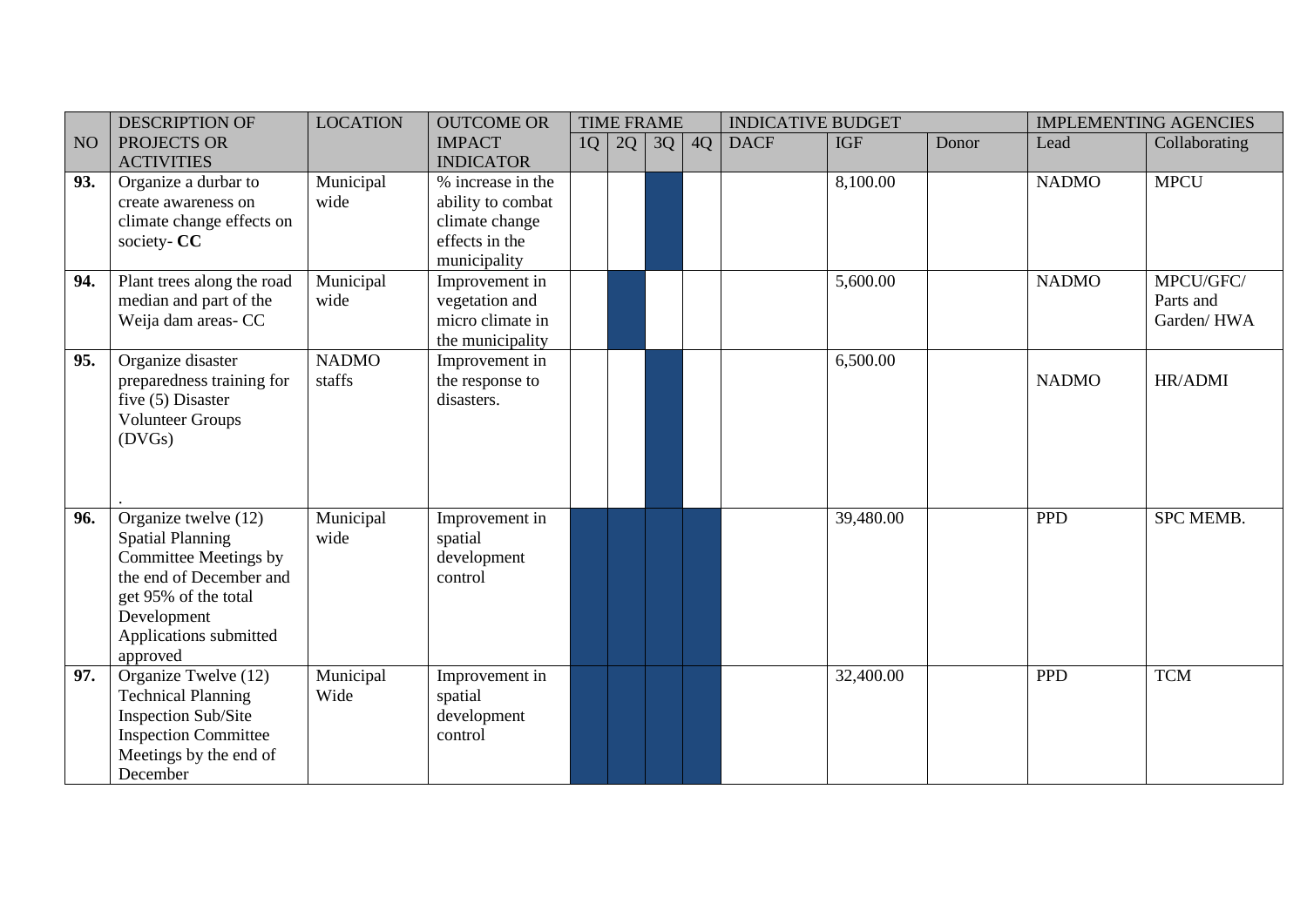|      | <b>DESCRIPTION OF</b>       | <b>LOCATION</b> | <b>OUTCOME OR</b> |    |    | <b>TIME FRAME</b> |    | <b>INDICATIVE BUDGET</b> |            |       |            | <b>IMPLEMENTING AGENCIES</b> |
|------|-----------------------------|-----------------|-------------------|----|----|-------------------|----|--------------------------|------------|-------|------------|------------------------------|
| NO   | PROJECTS OR                 |                 | <b>IMPACT</b>     | 1Q | 2Q | 3Q                | 4Q | <b>DACF</b>              | <b>IGF</b> | Donor | Lead       | Collaborating                |
|      | <b>ACTIVITIES</b>           |                 | <b>INDICATOR</b>  |    |    |                   |    |                          |            |       |            |                              |
| 98.  | Prepare one Planning        | Tetegu          | Enhancement in    |    |    |                   |    |                          |            |       | <b>PPD</b> |                              |
|      | scheme for Tetegu by        |                 | local land use    |    |    |                   |    |                          |            |       |            |                              |
|      | December 2021 and get it    |                 | plan              |    |    |                   |    |                          |            |       |            |                              |
|      | approved                    |                 |                   |    |    |                   |    |                          |            |       |            |                              |
| 99.  | Revise and Update           | Gbawe           | Enhancement in    |    |    |                   |    |                          | 18,000.00  |       | <b>PPD</b> | <b>SPC MEMB.</b>             |
|      | existing two Local Plans    | McCarthy        | local land use    |    |    |                   |    |                          |            |       |            |                              |
|      | into Approved and           |                 | plan              |    |    |                   |    |                          |            |       |            |                              |
|      | <b>Upgraded Address Map</b> |                 |                   |    |    |                   |    |                          |            |       |            |                              |
| 100. | Organize consultations      | Municipal       | % increase in the |    |    |                   |    |                          | 5,000.00   |       | <b>PPD</b> | ASS/LO                       |
|      | and validation of street    | Wide            | number of streets |    |    |                   |    |                          |            |       |            |                              |
|      | names                       |                 | named and         |    |    |                   |    |                          |            |       |            |                              |
|      |                             |                 | properties        |    |    |                   |    |                          |            |       |            |                              |
|      |                             |                 | addressed         |    |    |                   |    |                          |            |       |            |                              |
| 101. | Stencil street names and    | Municipal       | % increase in the |    |    |                   |    |                          | 18,000.00  |       | <b>PPD</b> |                              |
|      | property numbers            | Wide            | number of streets |    |    |                   |    |                          |            |       |            |                              |
|      |                             |                 | named and         |    |    |                   |    |                          |            |       |            |                              |
|      |                             |                 | properties        |    |    |                   |    |                          |            |       |            |                              |
|      |                             |                 | addressed         |    |    |                   |    |                          |            |       |            |                              |
| 102. | Organize four S.A.T         | Municipal       | Improvement in    |    |    |                   |    |                          | 8,400.00   |       | <b>PPD</b> |                              |
|      | Review Meetings by the      | Wide            | street naming and |    |    |                   |    |                          |            |       |            |                              |
|      | end of December             |                 | property          |    |    |                   |    |                          |            |       |            |                              |
|      |                             |                 | addressing        |    |    |                   |    |                          |            |       |            |                              |
| 103. | <b>Create Thematic Maps</b> | Municipal       | Availability of a |    |    |                   |    |                          | 35,000.00  |       | <b>PPD</b> | DP, UR, EDU,                 |
|      | (Utility and Facility       | Wide            | geo-spatial       |    |    |                   |    |                          |            |       |            | HLT, HOW, etc                |
|      | maps) that is Educational   |                 | database on       |    |    |                   |    |                          |            |       |            |                              |
|      | facilities, Health,         |                 | various           |    |    |                   |    |                          |            |       |            |                              |
|      | <b>Worships Electricity</b> |                 | developmental     |    |    |                   |    |                          |            |       |            |                              |
|      | lines, filling stations,    |                 | projects          |    |    |                   |    |                          |            |       |            |                              |
|      | water bodies, roads, etc    |                 |                   |    |    |                   |    |                          |            |       |            |                              |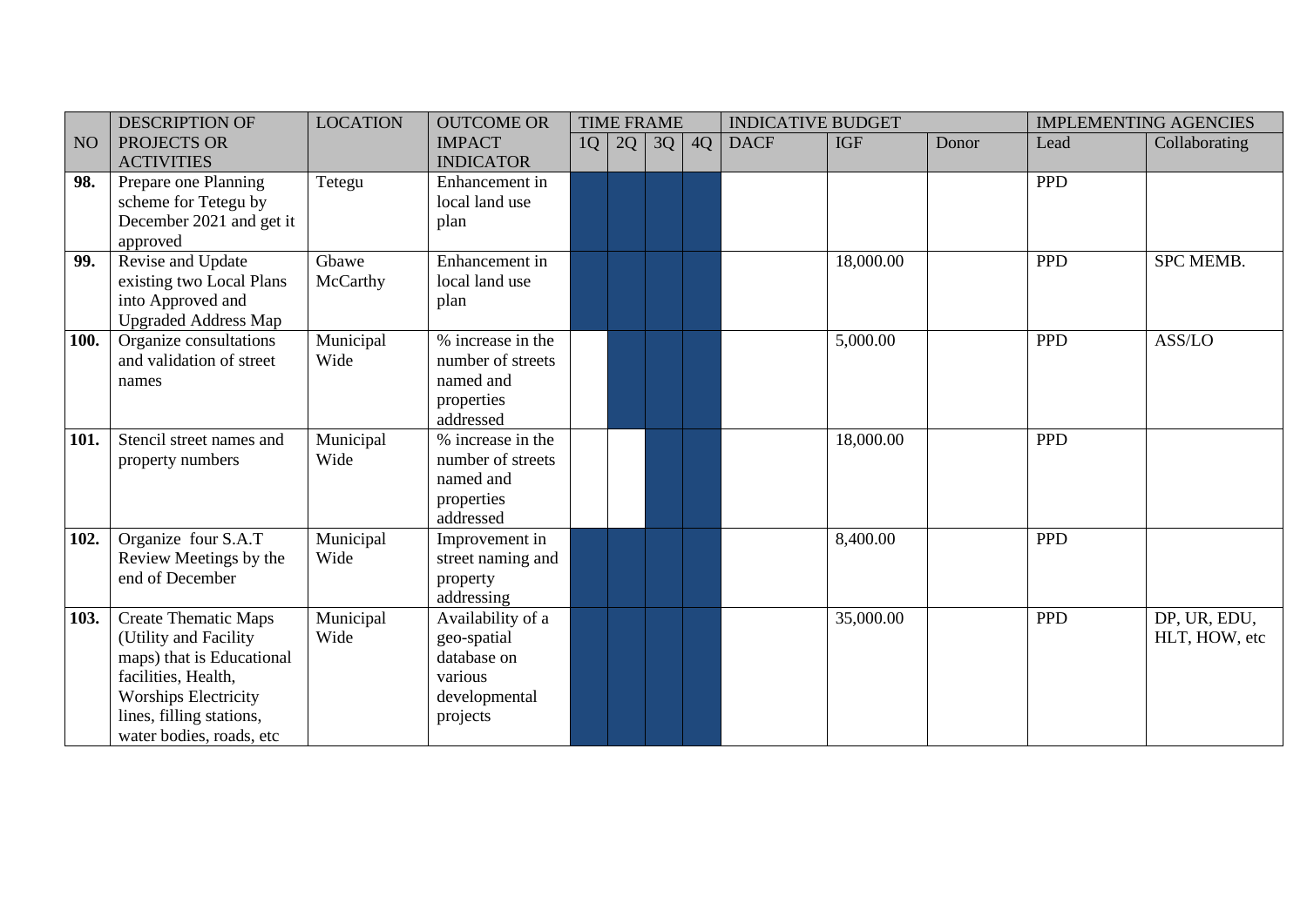|      | <b>DESCRIPTION OF</b>           | <b>LOCATION</b> | <b>OUTCOME OR</b> |    | <b>TIME FRAME</b> |    |    | <b>INDICATIVE BUDGET</b> |            |            |             | <b>IMPLEMENTING AGENCIES</b> |
|------|---------------------------------|-----------------|-------------------|----|-------------------|----|----|--------------------------|------------|------------|-------------|------------------------------|
| NO   | PROJECTS OR                     |                 | <b>IMPACT</b>     | 1Q | 2Q                | 3Q | 4Q | <b>DACF</b>              | <b>IGF</b> | Donor      | Lead        | Collaborating                |
|      | <b>ACTIVITIES</b>               |                 | <b>INDICATOR</b>  |    |                   |    |    |                          |            |            |             |                              |
| 104. | <b>Construct Ground floor 8</b> | Tetegu          | % increase in     |    |                   |    |    | 850,000.00               |            |            | Works       | <b>Budget</b>                |
|      | Unit Class room Block           |                 | educational       |    |                   |    |    |                          |            |            | Department  |                              |
|      | with Ancillary facilities       |                 | facilities        |    |                   |    |    |                          |            |            |             |                              |
| 105. | Construct market shed for       |                 | Improvement in    |    |                   |    |    | 300,000.00               |            |            | Works       | <b>Budget</b>                |
|      | pork vendors                    |                 | commercial        |    |                   |    |    |                          |            |            | Department  |                              |
|      |                                 |                 | sector            |    |                   |    |    |                          |            |            |             |                              |
| 106. | Construct 11-unit               | Gonse           | % increase in     |    |                   |    |    | 1,141,658.00             |            |            | Works       | <b>Budget</b>                |
|      | classroom block with            |                 | educational       |    |                   |    |    |                          |            |            | Department  |                              |
|      | kitchen, library and            |                 | facilities        |    |                   |    |    |                          |            |            |             |                              |
|      | offices                         |                 |                   |    |                   |    |    |                          |            |            |             |                              |
| 107. | Construct 6-bed capacity        | Oblogo          | Improvement in    |    |                   |    |    | 368,051.13               |            |            | Works       | <b>Budget</b>                |
|      | 6 maternity ward, OPD           |                 | the health sector |    |                   |    |    |                          |            |            | Department  |                              |
|      | pavilion and 3 unit office      |                 |                   |    |                   |    |    |                          |            |            |             |                              |
|      | with toilet and bath at         |                 |                   |    |                   |    |    |                          |            |            |             |                              |
|      | oblogo clinic                   |                 |                   |    |                   |    |    |                          |            |            |             |                              |
| 108. | Construct a Police Post at      | Gonse           | Improvement in    |    |                   |    |    | 650,000.00               |            |            | Works       | <b>Budget</b>                |
|      | Gonse                           |                 | security of the   |    |                   |    |    |                          |            |            | Department  |                              |
|      |                                 |                 | municipality      |    |                   |    |    |                          |            |            |             |                              |
| 109. | Continue the construction       | Weija           | Improvement in    |    |                   |    |    | 723,066.00               |            |            | Works       | <b>Budget</b>                |
|      | of Assembly Office              |                 | productivity of   |    |                   |    |    |                          |            |            | Department  |                              |
|      | complex $(1st floor)$           |                 | the assembly      |    |                   |    |    |                          |            |            |             |                              |
| 110. | Construct 1 Bungalow for        |                 | Residence for the |    |                   |    |    | 350,00.00                |            |            | Works       | <b>Budget</b>                |
|      | <b>MCE</b>                      |                 | <b>MCE</b>        |    |                   |    |    |                          |            |            | Department  |                              |
| 111. | Construct 0.9m U-drain at       | New Weija       | % decrease in     |    |                   |    |    |                          |            |            | Urban roads |                              |
|      | Good shepherd                   | West            | flooding and      |    |                   |    |    |                          |            |            |             |                              |
|      |                                 |                 | improper liquid   |    |                   |    |    |                          |            |            |             |                              |
|      |                                 |                 | waste disposal    |    |                   |    |    |                          |            |            |             |                              |
| 112. | Reshaping and graveling         | Municipal       | Improvement in    |    |                   |    |    |                          | 100,000.00 | 250,000.00 | Urban roads |                              |
|      | of roads in the                 | Wide            | road surface      |    |                   |    |    |                          |            |            |             |                              |
|      | municipality                    |                 | condition         |    |                   |    |    |                          |            |            |             |                              |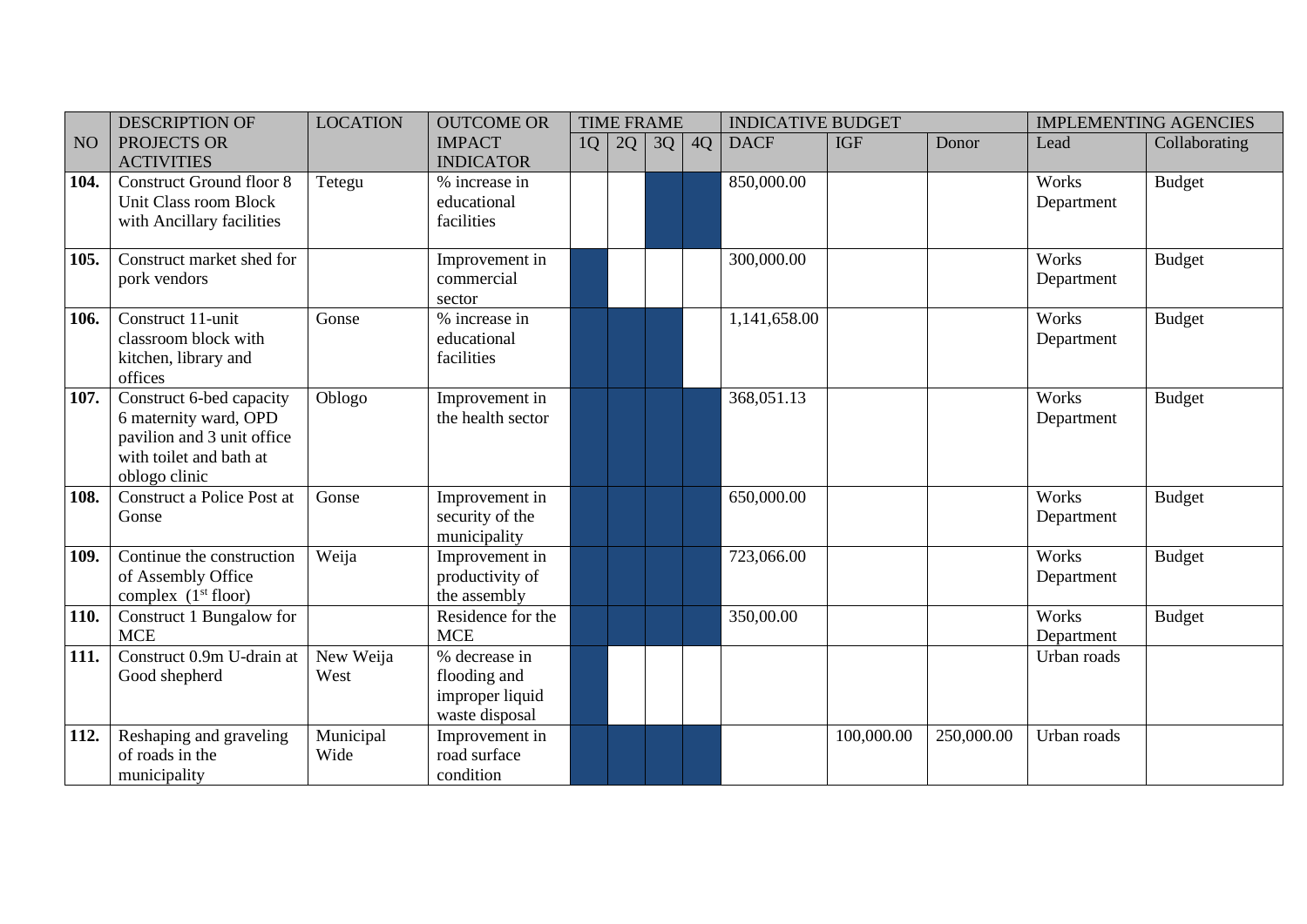|      | <b>DESCRIPTION OF</b>                                                            | <b>LOCATION</b>   | <b>OUTCOME OR</b>                                           |    | <b>TIME FRAME</b> |    |    | <b>INDICATIVE BUDGET</b> |            |       |             | <b>IMPLEMENTING AGENCIES</b> |
|------|----------------------------------------------------------------------------------|-------------------|-------------------------------------------------------------|----|-------------------|----|----|--------------------------|------------|-------|-------------|------------------------------|
| NO   | PROJECTS OR<br><b>ACTIVITIES</b>                                                 |                   | <b>IMPACT</b><br><b>INDICATOR</b>                           | 1Q | 2Q                | 3Q | 4Q | <b>DACF</b>              | <b>IGF</b> | Donor | Lead        | Collaborating                |
| 113. | <b>Implement Assembly</b><br>members area project                                | Municipal<br>Wide | % increase in<br>infrastructural<br>facilities<br>available |    |                   |    |    | 280,000.00               |            |       | Urban roads | EU                           |
| 114. | Undertake IT minor and<br>major resource<br>maintenance                          | <b>WGMA</b>       | Enhancement in<br>productivity                              |    |                   |    |    |                          | 20,000.00  |       | <b>MIS</b>  | <b>WGMA</b>                  |
| 115. | Print bills for revenue<br>collection<br>(BOP, Property Rate,<br>Signage)        | <b>WGMA</b>       | Improvement in<br>revenue<br>mobilization                   |    |                   |    |    |                          | 5,000.00   |       | <b>MIS</b>  | <b>WGMA</b>                  |
| 116. | Update and maintain the<br>website of the Assembly                               | <b>WGMA</b>       | Improvement in<br>IT service<br>delivery                    |    |                   |    |    |                          | 1,500.00   |       | <b>MIS</b>  | <b>WGMA</b>                  |
| 117. | Design and develop an<br>Inventory management<br>system                          | <b>WGMA</b>       | Improvement in<br>IT service<br>delivery                    |    |                   |    |    |                          | 7,000.00   |       | <b>MIS</b>  | <b>WGMA</b>                  |
| 118. | Provide internet<br>connectivity and install<br>landline                         | <b>WGMA</b>       | Improvement in<br>IT service<br>delivery                    |    |                   |    |    |                          | 10,000.00  |       | <b>MIS</b>  | <b>WGMA</b>                  |
| 119. | Renew and update<br>antivirus licenses<br>annually                               | <b>WGMA</b>       | Improvement in<br>IT service<br>delivery                    |    |                   |    |    |                          | 10,000.00  |       | <b>MIS</b>  | <b>WGMA</b>                  |
| 120. | Maintain and sustain<br>official vehicles                                        | <b>WGMA</b>       | % reduction in<br>running cost of<br>vehicles               |    |                   |    |    |                          | 177,600.00 |       | Transport   |                              |
| 121. | Rent vehicles for official<br>use                                                | <b>WGMA</b>       | Improvement in<br>service delivery                          |    |                   |    |    |                          | 32,000.00  |       | Transport   |                              |
| 122. | Examine and provide the<br>running cost of fuel and<br>lubricants, vehicle spare | <b>WGMA</b>       | To improvement<br>in service<br>delivery                    |    |                   |    |    |                          | 470,000.00 |       | Transport   | Procurement                  |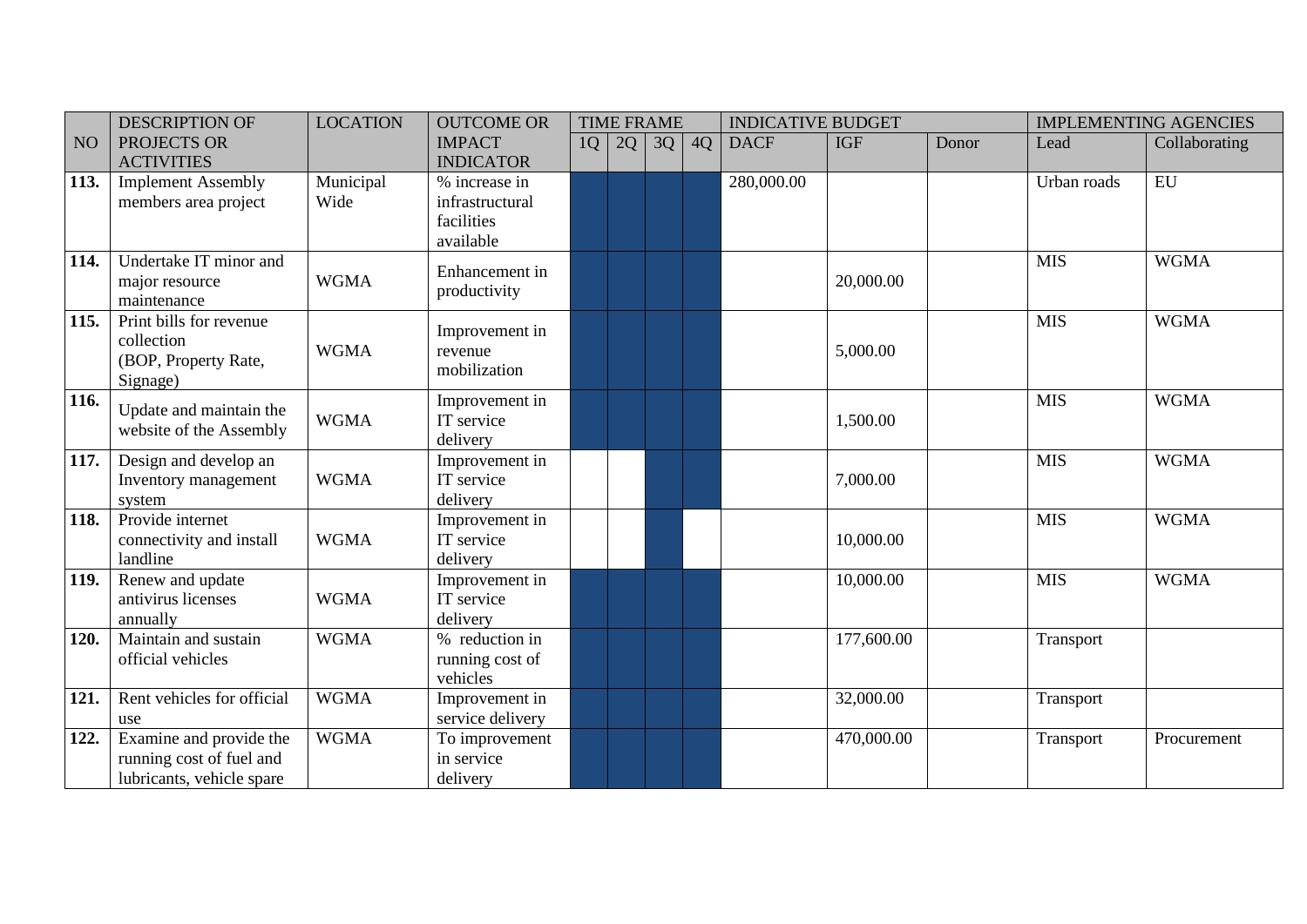|                    | <b>DESCRIPTION OF</b>     | <b>LOCATION</b> | <b>OUTCOME OR</b>                                      |    | <b>TIME FRAME</b> |    |    | <b>INDICATIVE BUDGET</b> |            |           |             | <b>IMPLEMENTING AGENCIES</b> |
|--------------------|---------------------------|-----------------|--------------------------------------------------------|----|-------------------|----|----|--------------------------|------------|-----------|-------------|------------------------------|
| NO                 | PROJECTS OR               |                 | <b>IMPACT</b>                                          | 1Q | 2Q                | 3Q | 4Q | <b>DACF</b>              | <b>IGF</b> | Donor     | Lead        | Collaborating                |
|                    | <b>ACTIVITIES</b>         |                 | <b>INDICATOR</b>                                       |    |                   |    |    |                          |            |           |             |                              |
|                    | parts and insurance-      |                 |                                                        |    |                   |    |    |                          |            |           |             |                              |
|                    | official vehicles         |                 |                                                        |    |                   |    |    |                          |            |           |             |                              |
|                    |                           |                 | <b>GOVERNANCE CORRUPTION AND PUBLIC ACCOUNTABILITY</b> |    |                   |    |    |                          |            |           |             |                              |
| 123.               | Visit and meet with       | Municipal       | % increase in                                          |    |                   |    |    |                          | 1,600.00   |           | Culture     | Assembly                     |
|                    | cultural groups and       | wide            | unity between                                          |    |                   |    |    |                          |            |           |             | members                      |
|                    | artisans in the           |                 | cultural groups                                        |    |                   |    |    |                          |            |           |             |                              |
|                    | municipality              |                 | and artisans                                           |    |                   |    |    |                          |            |           |             |                              |
| 124.               | Organize arts and crafts  | Tetegu          | Improvement in                                         |    |                   |    |    |                          | 6,000.00   |           | Culture     | <b>BAC</b>                   |
|                    | training program for 20   | Ayigbe Town     | livelihood of the                                      |    |                   |    |    |                          |            |           |             | Assembly                     |
|                    | people in nose masks,     |                 | people                                                 |    |                   |    |    |                          |            |           |             | members                      |
|                    | hand sanitizers and soap  |                 |                                                        |    |                   |    |    |                          |            |           |             |                              |
|                    | making (PHASE 3 & 4).     |                 |                                                        |    |                   |    |    |                          |            |           |             |                              |
| 125.               | Organize a cultural talk  | Weija           | % increase in the                                      |    |                   |    |    |                          | 2,400.00   |           | Culture     | Education                    |
|                    | and variety show for 50   |                 | youth with proper                                      |    |                   |    |    |                          |            |           |             |                              |
|                    | pupils from 3 schools in  |                 | Ghanaian social                                        |    |                   |    |    |                          |            |           |             |                              |
|                    | Weija.                    |                 | conduct                                                |    |                   |    |    |                          |            |           |             |                              |
| $\overline{126}$ . | Organize weekly field     | Gbawe,          | Improvement in                                         |    |                   |    |    |                          | 10.800.00  |           | <b>YEA</b>  |                              |
|                    | monitoring of             | Mallam,         | the performance                                        |    |                   |    |    |                          |            |           |             |                              |
|                    | beneficiaries             | Weija           | of beneficiaries                                       |    |                   |    |    |                          |            |           |             |                              |
|                    |                           | <b>SCC</b>      |                                                        |    |                   |    |    |                          |            |           |             |                              |
| 127.               | Coordinate monitoring     | Municipal       | Improvement in                                         |    |                   |    |    |                          |            | 9,457.00  | Agriculture | Assembly                     |
|                    | visits by HOD, Agric      | Wide            | the agricultural                                       |    |                   |    |    |                          |            |           |             |                              |
|                    | officers and Municipal    |                 | sector                                                 |    |                   |    |    |                          |            |           |             |                              |
|                    | Assembly                  |                 |                                                        |    |                   |    |    |                          |            |           |             |                              |
| 128.               | Organize and attend       | Agric Dept.     | % increase in the                                      |    |                   |    |    | 66,460.00                |            | 16,400.00 | Agriculture | <b>VET</b>                   |
|                    | agriculture meetings and  |                 | productivity of                                        |    |                   |    |    |                          |            |           |             | <b>RADU</b>                  |
|                    | celebrations such as one  |                 | the agriculture                                        |    |                   |    |    |                          |            |           |             | <b>AGRIC</b>                 |
|                    | (1) Municipal RELC        |                 | department                                             |    |                   |    |    |                          |            |           |             | <b>FARMERS</b>               |
|                    | planning session and      |                 |                                                        |    |                   |    |    |                          |            |           |             | <b>PROCESSORS</b>            |
|                    | review, quarterly General |                 |                                                        |    |                   |    |    |                          |            |           |             | <b>RESEARCHER</b>            |
|                    | meeting (TEDMAG),         |                 |                                                        |    |                   |    |    |                          |            |           |             | <b>S INPUT</b>               |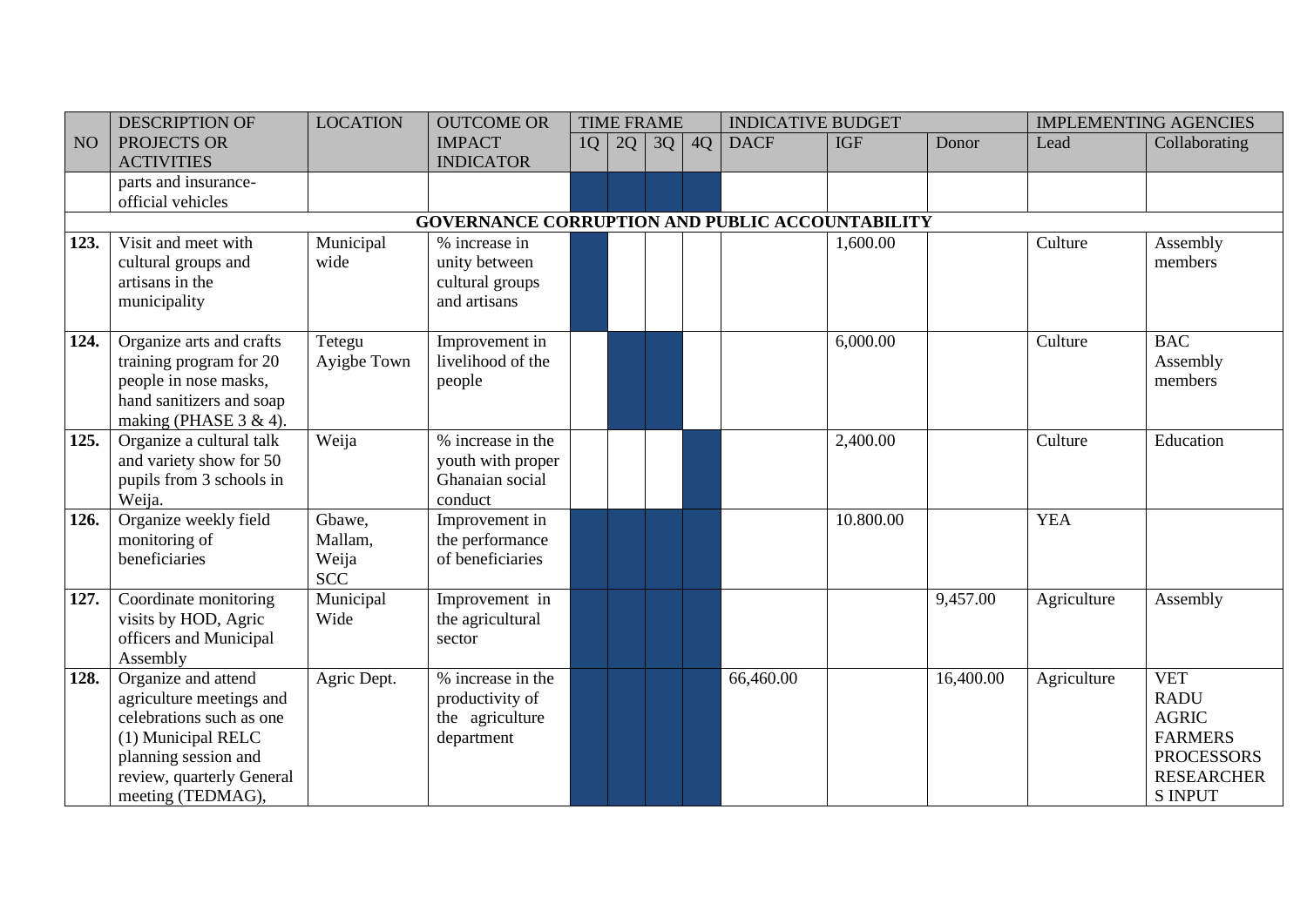|                 | <b>DESCRIPTION OF</b>           | <b>LOCATION</b>   | <b>OUTCOME OR</b>             |    | <b>TIME FRAME</b> |    |    | <b>INDICATIVE BUDGET</b> |            |           |                   | <b>IMPLEMENTING AGENCIES</b> |
|-----------------|---------------------------------|-------------------|-------------------------------|----|-------------------|----|----|--------------------------|------------|-----------|-------------------|------------------------------|
| NO <sub>1</sub> | PROJECTS OR                     |                   | <b>IMPACT</b>                 | 1Q | 2Q                | 3Q | 4Q | <b>DACF</b>              | <b>IGF</b> | Donor     | Lead              | Collaborating                |
|                 | <b>ACTIVITIES</b>               |                   | <b>INDICATOR</b>              |    |                   |    |    |                          |            |           |                   |                              |
|                 | quarterly Technical             |                   |                               |    |                   |    |    |                          |            |           |                   | <b>DEALERS</b>               |
|                 | Review meeting, monthly         |                   |                               |    |                   |    |    |                          |            |           |                   | <b>FISHER FOLK</b>           |
|                 | Management meetings,            |                   |                               |    |                   |    |    |                          |            |           |                   |                              |
|                 | Quarterly Regional              |                   |                               |    |                   |    |    |                          |            |           |                   |                              |
|                 | <b>Technical Review</b>         |                   |                               |    |                   |    |    |                          |            |           |                   |                              |
|                 | Meeting and farmer's day        |                   |                               |    |                   |    |    |                          |            |           |                   |                              |
|                 | celebration                     |                   |                               |    |                   |    |    |                          |            |           |                   |                              |
|                 |                                 |                   |                               |    |                   |    |    |                          |            |           |                   |                              |
|                 |                                 |                   |                               |    |                   |    |    |                          |            |           |                   |                              |
| 129.            | Prepare Annual work plan        | Agric Dept.       | Improvement in                |    |                   |    |    |                          |            | 945.00    | Agriculture       | <b>VET</b>                   |
|                 | and programme budget            |                   | the agricultural              |    |                   |    |    |                          |            |           |                   |                              |
|                 | for 2022                        |                   | sector                        |    |                   |    |    |                          |            |           |                   |                              |
| 130.            | Collate and compile four        | Agric Dept.       | % increase in the             |    |                   |    |    | 920.00                   |            |           | Agriculture       | <b>VET</b>                   |
|                 | $(4)$ quarterly, one $(1)$ half |                   | productivity of               |    |                   |    |    |                          |            |           |                   |                              |
|                 | yearly, one (1) annual and      |                   | the agriculture               |    |                   |    |    |                          |            |           |                   |                              |
|                 | situational and financial       |                   | department                    |    |                   |    |    |                          |            |           |                   |                              |
|                 | report.                         |                   |                               |    |                   |    |    |                          |            |           |                   |                              |
| 131.            | Organize AEA Home and           | Municipal<br>Wide | Improvement in                |    |                   |    |    |                          |            | 24,000.00 | Agriculture       |                              |
|                 | farm visits                     |                   | the agriculture<br>department |    |                   |    |    |                          |            |           |                   |                              |
| 132.            | Update and compile              | Municipal         | % increase in                 |    |                   |    |    |                          | 1,600.00   |           | <b>Statistics</b> | Revenue                      |
|                 | existing data on all            | Wide              | revenue                       |    |                   |    |    |                          |            |           |                   | <b>MPCU</b>                  |
|                 | <b>Commercial Vehicles</b>      |                   | generated from                |    |                   |    |    |                          |            |           |                   |                              |
|                 | within the Municipality         |                   | working vehicles              |    |                   |    |    |                          |            |           |                   |                              |
|                 |                                 |                   | within the                    |    |                   |    |    |                          |            |           |                   |                              |
|                 |                                 |                   | municipality                  |    |                   |    |    |                          |            |           |                   |                              |
| 133.            | Organize quarterly data         | Municipal         | Accurate data on              |    |                   |    |    |                          | 1,400.00   |           | <b>Statistics</b> | Procurement                  |
|                 | collection on market            | Wide              | prices of goods               |    |                   |    |    |                          |            |           |                   |                              |
|                 | prices of goods and             |                   | and services                  |    |                   |    |    |                          |            |           |                   |                              |
|                 | services                        |                   |                               |    |                   |    |    |                          |            |           |                   |                              |
| 134.            | Update and compile data         | Municipal         | % increase in                 |    |                   |    |    |                          | 1,800.00   |           | <b>Statistics</b> | Revenue                      |
|                 | on existing and new             | Wide              | revenue                       |    |                   |    |    |                          |            |           |                   | <b>MPCU</b>                  |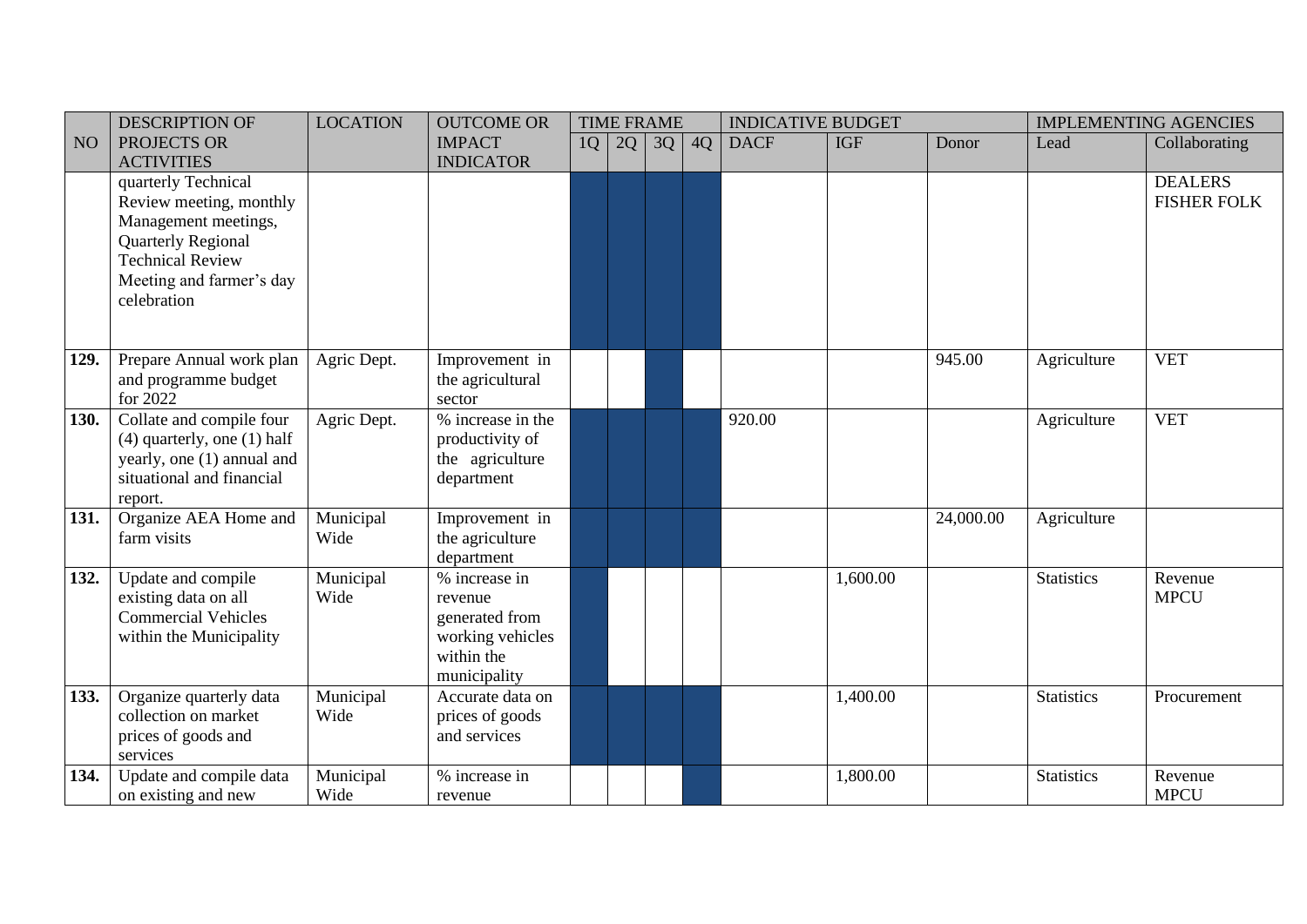|      | <b>DESCRIPTION OF</b>          | <b>LOCATION</b> | <b>OUTCOME OR</b> |    | <b>TIME FRAME</b> |    |    | <b>INDICATIVE BUDGET</b> |            |            |              | <b>IMPLEMENTING AGENCIES</b> |
|------|--------------------------------|-----------------|-------------------|----|-------------------|----|----|--------------------------|------------|------------|--------------|------------------------------|
| NO   | PROJECTS OR                    |                 | <b>IMPACT</b>     | 1Q | 2Q                | 3Q | 4Q | <b>DACF</b>              | <b>IGF</b> | Donor      | Lead         | Collaborating                |
|      | <b>ACTIVITIES</b>              |                 | <b>INDICATOR</b>  |    |                   |    |    |                          |            |            |              |                              |
|      | business within the            |                 | generated from    |    |                   |    |    |                          |            |            |              |                              |
|      | municipality                   |                 | businesses        |    |                   |    |    |                          |            |            |              |                              |
|      |                                |                 | operating within  |    |                   |    |    |                          |            |            |              |                              |
|      |                                |                 | the municipality  |    |                   |    |    |                          |            |            |              |                              |
| 135. | Organize Independence          |                 | Inculcation of    |    |                   |    |    | 19,066.00                |            |            | Education    | <b>WGMA</b>                  |
|      | Day Anniversary                | Municipal       | Ghanaian culture  |    |                   |    |    |                          |            |            |              |                              |
|      | celebration (400 pupils)       | wide            | in students       |    |                   |    |    |                          |            |            |              |                              |
| 136. | Organize culture festival      |                 | Inculcation of    |    |                   |    |    | 985.00                   | 985.00     |            | Education    | <b>WGMA</b>                  |
|      | for school, district and       | Municipal       | Ghanaian culture  |    |                   |    |    |                          |            |            |              |                              |
|      | national level                 | wide            | in students       |    |                   |    |    |                          |            |            |              |                              |
| 137. | Manage and monitor             | Municipal       | % reduction in    |    |                   |    |    |                          |            | 106,000.00 | Environmenta | <b>MPCU</b>                  |
|      | projects, policies and         | Wide            | diarrhoea related |    |                   |    |    |                          |            |            | 1 Health     |                              |
|      | programmes under               |                 | diseases          |    |                   |    |    |                          |            |            |              |                              |
|      | GAMA projects                  |                 |                   |    |                   |    |    |                          |            |            |              |                              |
| 138. | Collect data and update        | Assembly        | Updated data by   |    |                   |    |    |                          | 14,500.00  |            | Environmenta | <b>MPCU</b>                  |
|      | <b>MESSAP</b>                  |                 | 30th June, 2021   |    |                   |    |    |                          |            |            | 1 Health     |                              |
| 139. | Organize meetings and          | Assembly        | % reduction in    |    |                   |    |    |                          | 4,640.00   |            | Environmenta | <b>MPCU</b>                  |
|      | monitor the activities of      |                 | indiscriminate    |    |                   |    |    |                          |            |            | 1 Health     |                              |
|      | <b>Solid Waste Contractors</b> |                 | dumping of waste  |    |                   |    |    |                          |            |            |              |                              |
| 140. | Undertake routine              | Municipal       | Improvement in    |    |                   |    |    |                          |            |            | Environmenta | <b>MPCU</b>                  |
|      | premises inspection and        | Wide            | human health and  |    |                   |    |    |                          |            |            | 1 Health     |                              |
|      | education, monitor Env.        |                 | wellbeing         |    |                   |    |    |                          |            |            |              |                              |
|      | Health activities and          |                 |                   |    |                   |    |    |                          |            |            |              |                              |
|      | prosecute recalcitrant         |                 |                   |    |                   |    |    |                          |            |            |              |                              |
|      | offenders                      |                 |                   |    |                   |    |    |                          |            |            |              |                              |
| 141. | <b>Conduct Municipal half</b>  | Municipal       | One (1) half year |    |                   |    |    |                          | 3,760.00   |            | Health       | <b>WGMA</b>                  |
|      | year and annual                | Wide            | and annual        |    |                   |    |    |                          |            |            | Directorate  |                              |
|      | performance review             |                 | performance       |    |                   |    |    |                          |            |            |              |                              |
|      | meetings                       |                 | reviews           |    |                   |    |    |                          |            |            |              |                              |
|      |                                |                 | conducted with    |    |                   |    |    |                          |            |            |              |                              |
|      |                                |                 | available reports |    |                   |    |    |                          |            |            |              |                              |
|      |                                |                 | $(100\%)$         |    |                   |    |    |                          |            |            |              |                              |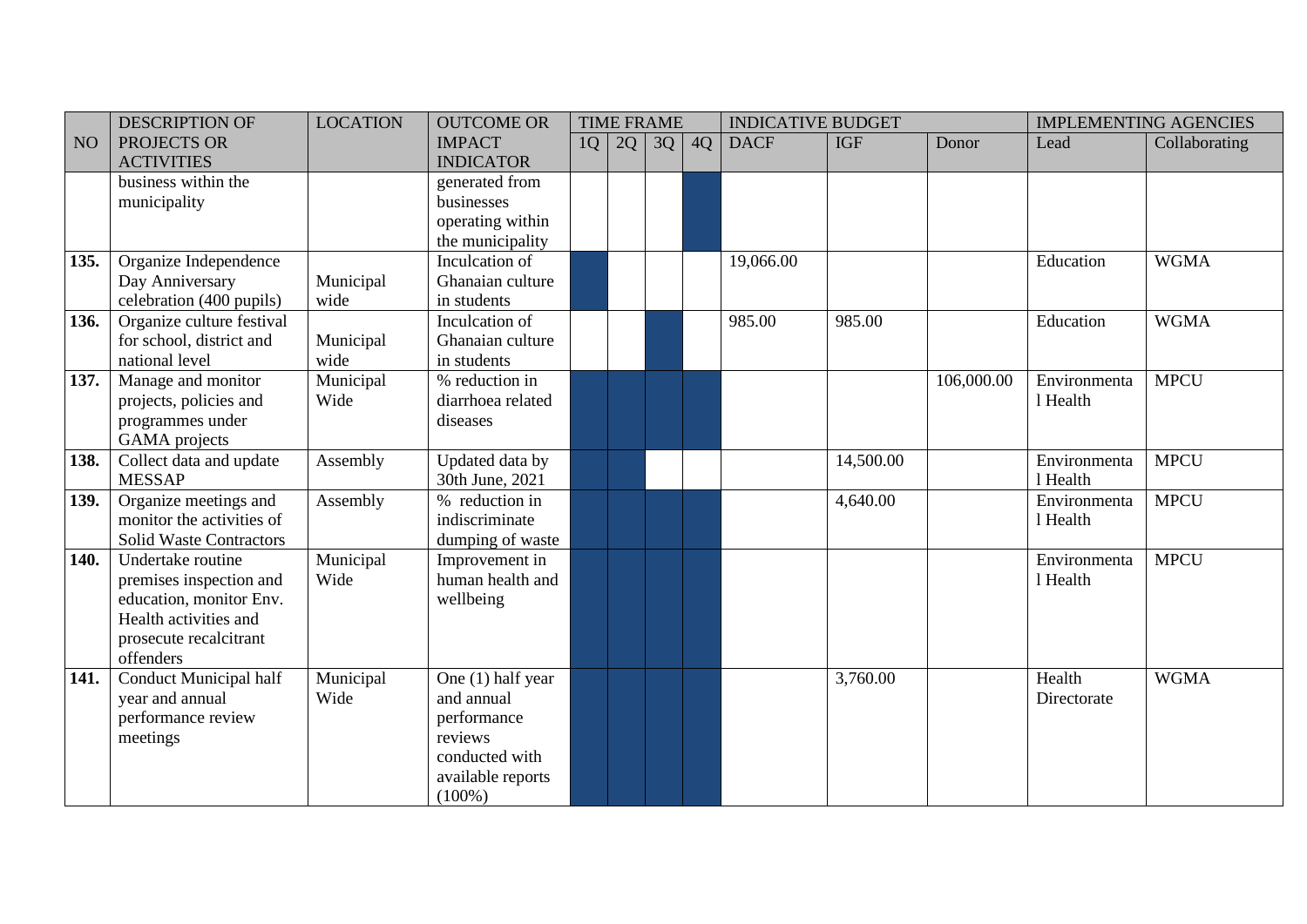|      | <b>DESCRIPTION OF</b>                     | <b>LOCATION</b>   | <b>OUTCOME OR</b>             |    |    | <b>TIME FRAME</b> |    | <b>INDICATIVE BUDGET</b> |            |       |             | <b>IMPLEMENTING AGENCIES</b>           |
|------|-------------------------------------------|-------------------|-------------------------------|----|----|-------------------|----|--------------------------|------------|-------|-------------|----------------------------------------|
| NO   | PROJECTS OR                               |                   | <b>IMPACT</b>                 | 1Q | 2Q | 3Q                | 4Q | <b>DACF</b>              | <b>IGF</b> | Donor | Lead        | Collaborating                          |
|      | <b>ACTIVITIES</b>                         |                   | <b>INDICATOR</b>              |    |    |                   |    |                          |            |       |             |                                        |
| 142. | <b>Organize Quarterly</b>                 | Municipal         | Four $(4)$                    |    |    |                   |    |                          | 2,700.00   |       | Health      | <b>WGMA</b>                            |
|      | Municipal Health                          | Wide              | Quarterly                     |    |    |                   |    |                          |            |       | Directorate |                                        |
|      | <b>Management Meetings</b>                |                   | Municipal Health              |    |    |                   |    |                          |            |       |             |                                        |
|      |                                           |                   | Management                    |    |    |                   |    |                          |            |       |             |                                        |
|      |                                           |                   | Meetings held                 |    |    |                   |    |                          |            |       |             |                                        |
|      |                                           |                   | with available                |    |    |                   |    |                          |            |       |             |                                        |
|      |                                           |                   | reports $(100\%)$             |    |    |                   |    |                          |            |       |             |                                        |
| 143. | Embark on quarterly                       | Municipal         | Four $(4)$                    |    |    |                   |    |                          | 2,144.00   |       | Health      | <b>WGMA</b>                            |
|      | <b>Integrated Supportive</b>              | wide              | Quarterly                     |    |    |                   |    |                          |            |       | Directorate |                                        |
|      | Supervision and                           |                   | Integrated                    |    |    |                   |    |                          |            |       |             |                                        |
|      | Monitoring                                |                   | Supportive                    |    |    |                   |    |                          |            |       |             |                                        |
|      |                                           |                   | Supervision and               |    |    |                   |    |                          |            |       |             |                                        |
|      |                                           |                   | Monitoring held               |    |    |                   |    |                          |            |       |             |                                        |
|      |                                           |                   | with available                |    |    |                   |    |                          |            |       |             |                                        |
|      |                                           |                   | reports                       |    |    |                   |    |                          |            |       |             |                                        |
| 144. | <b>Organize Monthly Data</b>              | Municipal         | Twelve $(12)$                 |    |    |                   |    |                          | 9,600.00   |       | Health      | <b>WGMA</b>                            |
|      | Quality and Validation                    | wide              | <b>Monthly Data</b>           |    |    |                   |    |                          |            |       | Directorate |                                        |
|      | Meetings                                  |                   | Quality and                   |    |    |                   |    |                          |            |       |             |                                        |
|      |                                           |                   | Validation                    |    |    |                   |    |                          |            |       |             |                                        |
|      |                                           |                   | Meetings held                 |    |    |                   |    |                          |            |       |             |                                        |
|      |                                           |                   | with available                |    |    |                   |    |                          |            |       |             |                                        |
|      |                                           |                   | reports $(100\%)$             |    |    |                   |    |                          |            |       |             |                                        |
| 145. | Prepare monthly                           | Assembly          | <b>Financial Reports</b>      |    |    |                   |    |                          | 5,000.00   |       | Finance     |                                        |
|      | <b>Financial Report</b>                   |                   | prepared and<br>submitted     |    |    |                   |    |                          |            |       |             |                                        |
| 146. | Publish Revenue and                       |                   | Revenue and                   |    |    |                   |    |                          | 5,000.00   |       | Finance     | <b>MPCU</b>                            |
|      |                                           | Municipal<br>Wide |                               |    |    |                   |    |                          |            |       |             |                                        |
|      | <b>Expenditure Reports</b>                |                   | Expenditure                   |    |    |                   |    |                          |            |       | (finance)   |                                        |
|      | Annually                                  |                   | <b>Report Published</b>       |    |    |                   |    |                          |            |       | officer)    |                                        |
|      |                                           |                   | Annually<br>%increase in      |    |    |                   |    |                          | 7,000.00   |       | Finance     |                                        |
| 147. | Organize monthly<br>meetings with Revenue | Assembly          |                               |    |    |                   |    |                          |            |       |             | <b>Budget</b><br><b>Internal Audit</b> |
|      | Collectors                                |                   | internally<br>generated funds |    |    |                   |    |                          |            |       |             |                                        |
|      |                                           |                   |                               |    |    |                   |    |                          |            |       |             |                                        |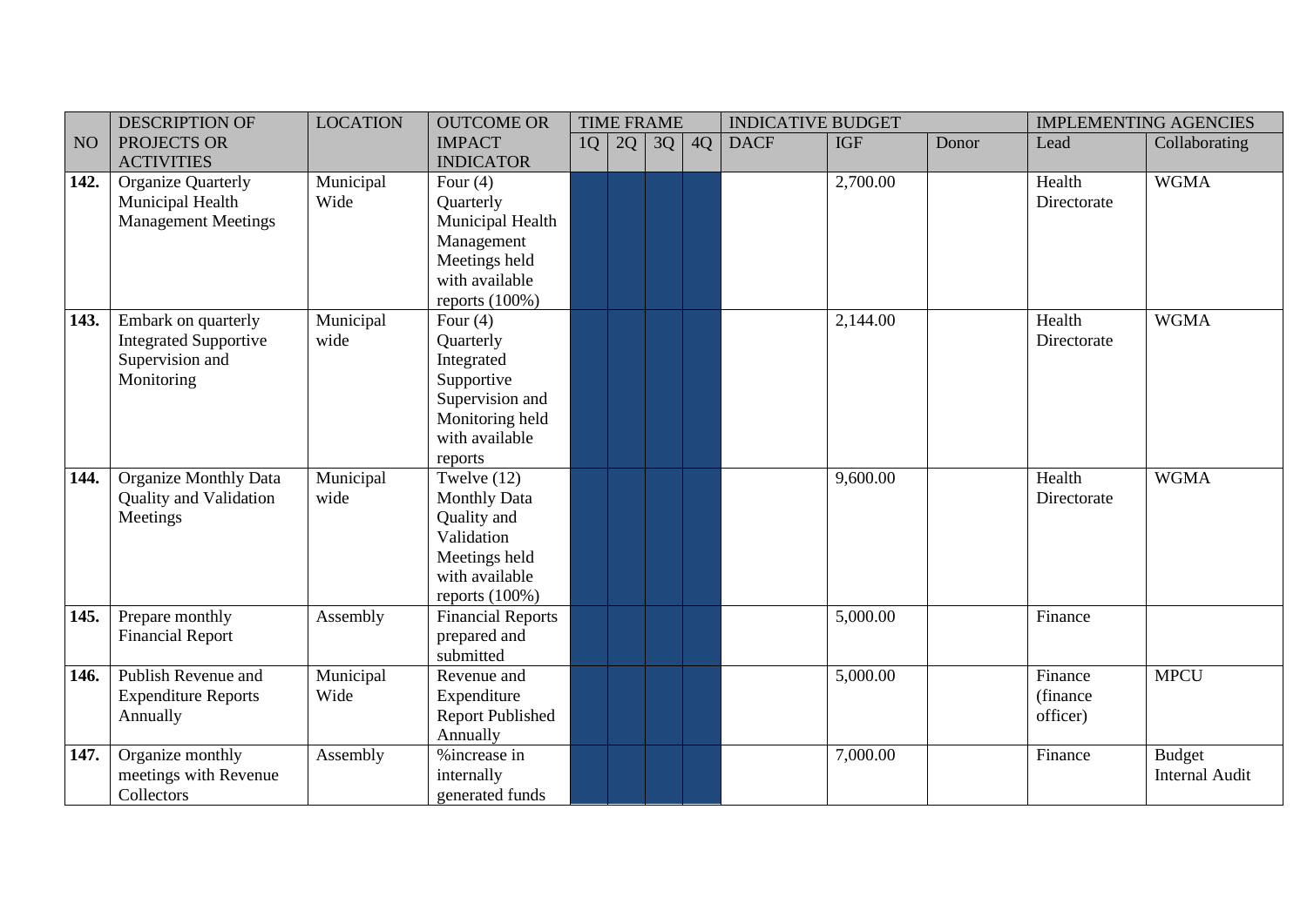|           | <b>DESCRIPTION OF</b>                                                                      | <b>LOCATION</b>                     | <b>OUTCOME OR</b>                                        |    | <b>TIME FRAME</b> |    |    | <b>INDICATIVE BUDGET</b> |            |       |                                    | <b>IMPLEMENTING AGENCIES</b>                       |
|-----------|--------------------------------------------------------------------------------------------|-------------------------------------|----------------------------------------------------------|----|-------------------|----|----|--------------------------|------------|-------|------------------------------------|----------------------------------------------------|
| <b>NO</b> | PROJECTS OR<br><b>ACTIVITIES</b>                                                           |                                     | <b>IMPACT</b><br><b>INDICATOR</b>                        | 1Q | 2Q                | 3Q | 4Q | <b>DACF</b>              | <b>IGF</b> | Donor | Lead                               | Collaborating                                      |
|           |                                                                                            |                                     |                                                          |    |                   |    |    |                          |            |       |                                    |                                                    |
| 148.      | Organize monthly<br>Finance and<br>Administration<br>subcommittee meetings                 | Assembly                            | Enhancement in<br>Financial<br>management                |    |                   |    |    |                          | 20,000.00  |       | Finance /<br>Revenue<br>Accountant | <b>Budget</b><br><b>Internal Audit</b>             |
| 149.      | Prepare Quarterly<br><b>Financial Report</b>                                               | Assembly                            | Enhancement<br>Financial<br>management                   |    |                   |    |    |                          | 5,000.00   |       | Finance                            | <b>Budget</b>                                      |
| 150.      | Undertake revenue<br>monitoring on properties<br>and businesses within the<br>municipality |                                     | % increase in<br>internally<br>generated funds           |    |                   |    |    |                          |            |       | Finance                            | Planning Unit                                      |
| 151.      | <b>Organize Quarterly</b><br><b>Budget Committee</b><br>meetings                           | Assembly<br>Office                  | Judicious use of<br>Assembly's<br>finances               |    |                   |    |    |                          | 18,180.00  |       | <b>Budget</b>                      | <b>Budget</b><br>Committee<br>Members              |
| 152.      | Prepare 2022 Program<br><b>Based Budget</b>                                                | Assembly<br>Office                  | Improvement in<br>the quality of<br>service delivered    |    |                   |    |    |                          | 40,000.00  |       | <b>Budget</b>                      | All Units of the<br>Assembly and<br>other Agencies |
| 153.      | Review 2022 fees in<br>consultation with rate<br>payers and secure<br>approval             | Assembly<br>Office/Market<br>square | Improvement in<br>IGF collection                         |    |                   |    |    |                          |            |       | <b>Budget</b>                      |                                                    |
| 154.      | Submit quarterly report<br>on budget performance to<br>management                          | <b>Budget Unit</b>                  | % increase in<br>judicious use of<br><b>Public Funds</b> |    |                   |    |    |                          |            |       | <b>Budget</b>                      | All departments<br>of the Assembly                 |
| 155.      | Prepare and implement<br><b>Revenue Mobilization</b><br><b>Action Plan</b>                 | Assembly<br>Office                  | Year over year<br>fourth of IGF                          |    |                   |    |    |                          | 3,600.00   |       | <b>Budget</b>                      |                                                    |
| 156.      | Gazette Fee-Fixing<br>Resolution                                                           | Assembly<br>Press                   | Improvement in<br><b>IGF Collection</b>                  |    |                   |    |    |                          | 13,000.00  |       | <b>Budget</b>                      | Revenue Unit                                       |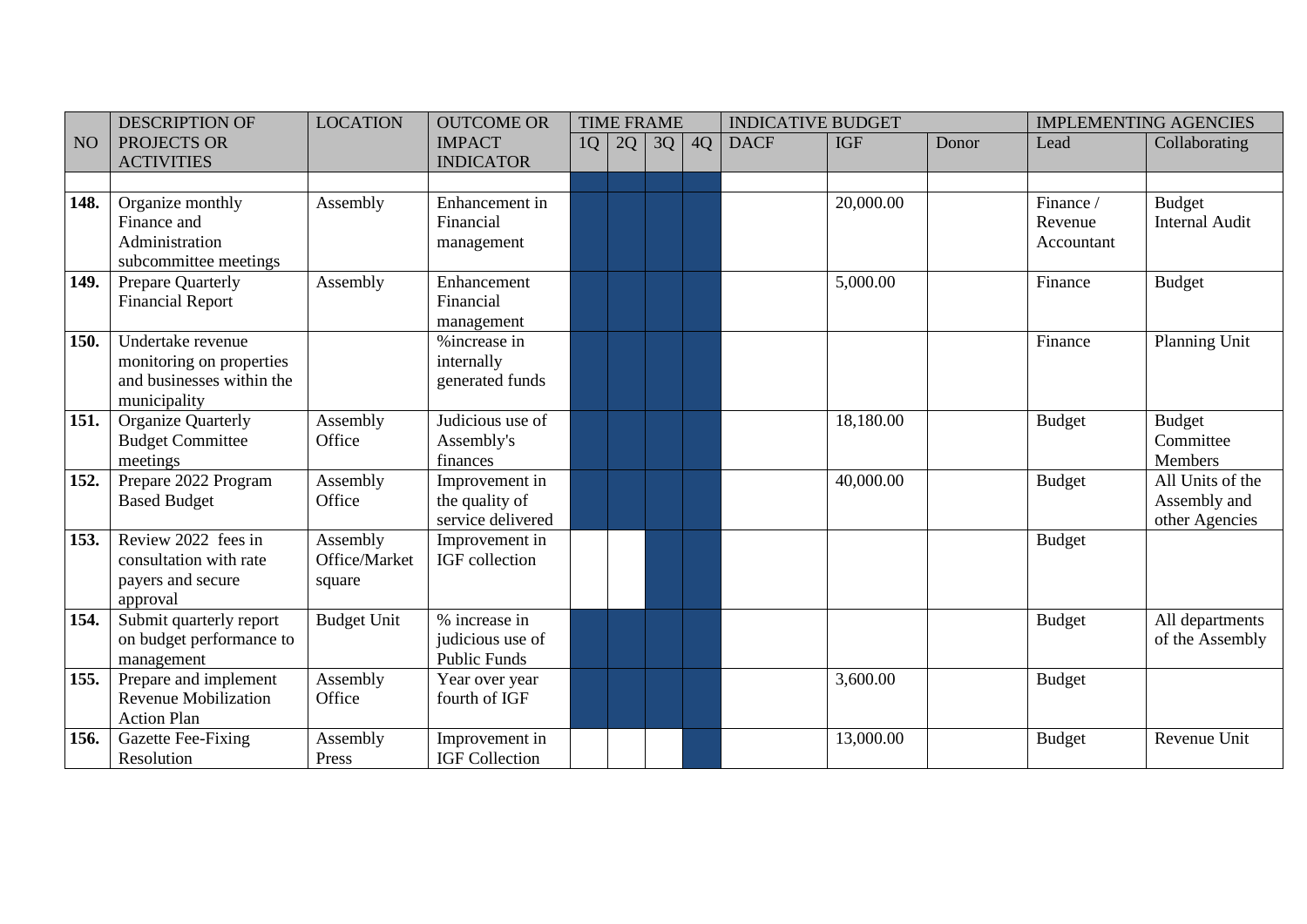|      | <b>DESCRIPTION OF</b>                                                                                                                                                                     | <b>LOCATION</b> | <b>OUTCOME OR</b>                                                                                                                             |    | <b>TIME FRAME</b> |    |    | <b>INDICATIVE BUDGET</b> |            |       |             | <b>IMPLEMENTING AGENCIES</b> |
|------|-------------------------------------------------------------------------------------------------------------------------------------------------------------------------------------------|-----------------|-----------------------------------------------------------------------------------------------------------------------------------------------|----|-------------------|----|----|--------------------------|------------|-------|-------------|------------------------------|
| NO   | PROJECTS OR<br><b>ACTIVITIES</b>                                                                                                                                                          |                 | <b>IMPACT</b><br><b>INDICATOR</b>                                                                                                             | 1Q | 2Q                | 3Q | 4Q | <b>DACF</b>              | <b>IGF</b> | Donor | Lead        | Collaborating                |
| 157. | Organize 4No. MPCU<br>meetings                                                                                                                                                            | <b>WGMA</b>     | Improvement in<br>the quality of<br>service delivered.                                                                                        |    |                   |    |    | 25,000.00                |            |       | <b>MPCU</b> | <b>WGMA</b>                  |
| 158. | Organize 2No. Town hall<br>meetings                                                                                                                                                       | <b>WGMA</b>     | % increase in<br>social<br>accountability                                                                                                     |    |                   |    |    | 25,000.00                |            |       | <b>MPCU</b> | <b>WGMA</b>                  |
| 159. | Organize 4No.<br>monitoring activities                                                                                                                                                    | <b>WGMA</b>     | % increase in<br>service delivery                                                                                                             |    |                   |    |    | 50,000.00                |            |       | <b>MPCU</b> | Health<br>Directorate        |
| 160. | Organize 4No.<br>1D1F/LED meetings                                                                                                                                                        | <b>WGMA</b>     | % increase in<br>service delivery                                                                                                             |    |                   |    |    | 12,000.00                |            |       | <b>MPCU</b> | <b>MPCU</b>                  |
| 161. | Prepare and submit 1<br>composite AAP for 2022<br>by mid-September 2021                                                                                                                   | <b>WGMA</b>     | Improvement in<br>the municipal<br>assembly                                                                                                   |    |                   |    |    | 8,000.00                 |            |       | <b>MPCU</b> | <b>MPCU</b>                  |
| 162. | Coordinate the District<br>Response to HIV/AIDs                                                                                                                                           | <b>WGMA</b>     | % reduction in<br><b>HIV/AIDs</b><br>prevalence rate                                                                                          |    |                   |    |    | 10,000.00                |            |       | <b>MPCU</b> | Health<br>Directorate        |
| 163. | Prepare and submit 4<br>quarterly and 1 annual<br>progress report                                                                                                                         |                 | Enhancement in<br>service delivery                                                                                                            |    |                   |    |    | 10,000.00                |            |       | <b>MPCU</b> | <b>MPCU</b>                  |
| 164. | Implement quarterly<br>planned capacity building<br>interventions and submit<br>4 quarter reports on<br>capacity building to<br>OHLGS through RCC by<br>the end of 31st December,<br>2021 | Various         | At least 92% of<br><b>Planned Capacity</b><br><b>Building</b><br>Interventions<br>implemented and<br>reported on by<br>31st December,<br>2021 |    |                   |    |    | 80,000.00                | 60,000.00  |       | HR          |                              |
| 165. | Organize training needs<br>assessment meetings to<br>collate and prepare 2021<br>composite capacity<br>building plan                                                                      | Assembly Hall   | Composite<br>Capacity<br><b>Building Plan</b><br>prepared                                                                                     |    |                   |    |    | 1,000.00                 |            |       | HR          |                              |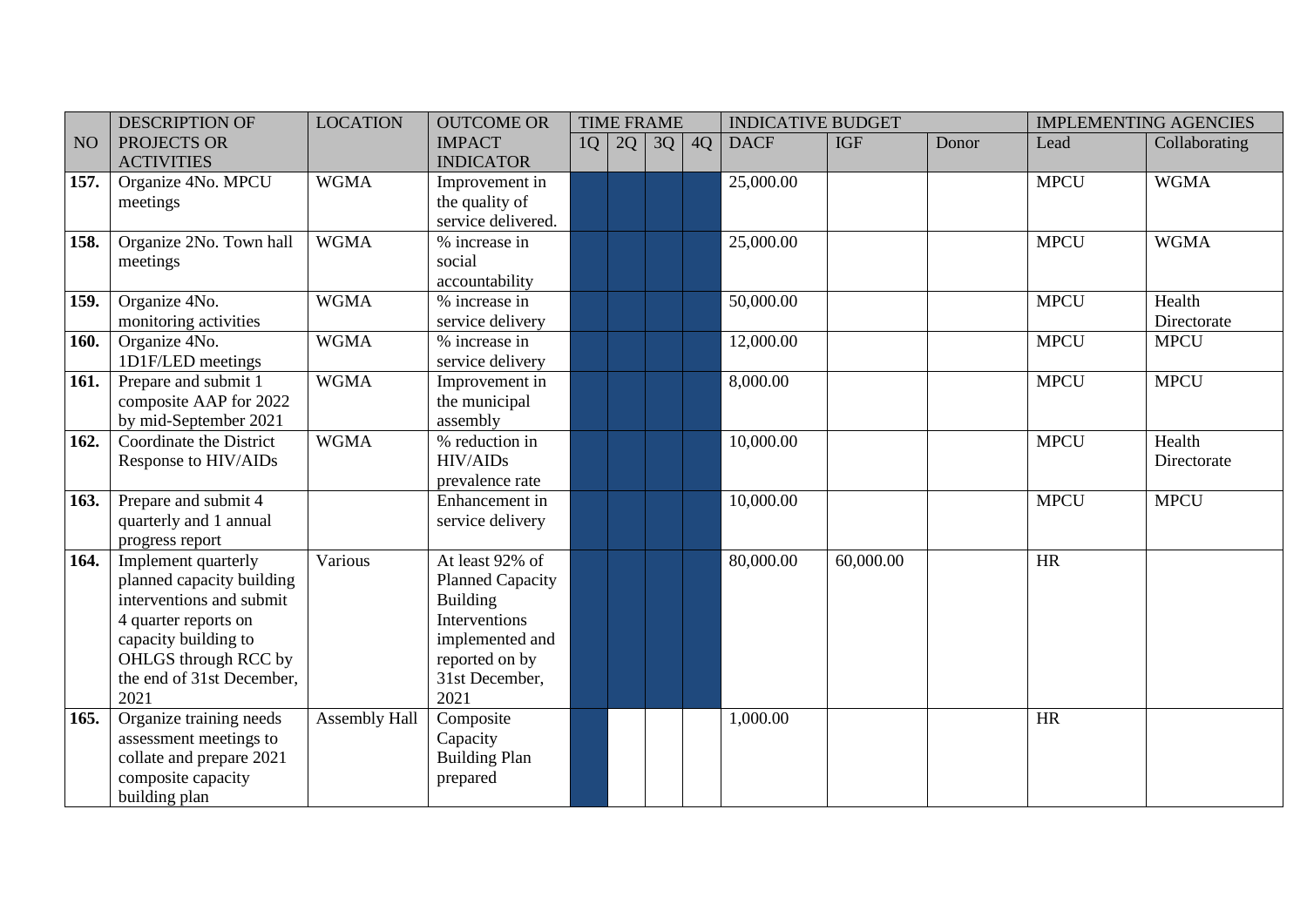|             | <b>DESCRIPTION OF</b>    | <b>LOCATION</b> | <b>OUTCOME OR</b>   |    |    | <b>TIME FRAME</b> |    | <b>INDICATIVE BUDGET</b> |            |       |           | <b>IMPLEMENTING AGENCIES</b> |
|-------------|--------------------------|-----------------|---------------------|----|----|-------------------|----|--------------------------|------------|-------|-----------|------------------------------|
| NO          | PROJECTS OR              |                 | <b>IMPACT</b>       | 1Q | 2Q | 3Q                | 4Q | <b>DACF</b>              | <b>IGF</b> | Donor | Lead      | Collaborating                |
|             | <b>ACTIVITIES</b>        |                 | <b>INDICATOR</b>    |    |    |                   |    |                          |            |       |           |                              |
| 166.        | Validate staff salaries  | HR Office       | 12 monthly salary   |    |    |                   |    |                          | 600.00     |       | HR        |                              |
|             |                          |                 | validation          |    |    |                   |    |                          |            |       |           |                              |
|             |                          |                 | voucher             |    |    |                   |    |                          |            |       |           |                              |
|             |                          |                 | submitted           |    |    |                   |    |                          |            |       |           |                              |
| 167.        | Prepare and submit 4     | HR Office       | 4 quarterly HRM     |    |    |                   |    |                          | 400.00     |       | HR        |                              |
|             | quarterly reports on HRM |                 | reports on all      |    |    |                   |    |                          |            |       |           |                              |
|             | activities               |                 | activities          |    |    |                   |    |                          |            |       |           |                              |
|             |                          |                 | submitted by 15th   |    |    |                   |    |                          |            |       |           |                              |
|             |                          |                 | of the first month  |    |    |                   |    |                          |            |       |           |                              |
|             |                          |                 | of the ensuing      |    |    |                   |    |                          |            |       |           |                              |
|             |                          |                 | quarter             |    |    |                   |    |                          |            |       |           |                              |
| 168.        | Prepare and submit       | HR Office       | Submit monthly      |    |    |                   |    | 1,200.00                 |            |       | <b>HR</b> |                              |
|             | HRMIS database backups   |                 | updated staff list  |    |    |                   |    |                          |            |       |           |                              |
|             | to RCC every month       |                 | and HRMIS           |    |    |                   |    |                          |            |       |           |                              |
|             |                          |                 | database backup     |    |    |                   |    |                          |            |       |           |                              |
|             |                          |                 | by 15th of the      |    |    |                   |    |                          |            |       |           |                              |
|             |                          |                 | ensuing month       |    |    |                   |    |                          |            |       |           |                              |
| 169.        | Prepare Promotion        | HR Office       | All affected staffs |    |    |                   |    |                          | 13,750.00  |       | <b>HR</b> |                              |
|             | register and other       |                 | documentation       |    |    |                   |    |                          |            |       |           |                              |
|             | documentation in respect |                 | prepared and        |    |    |                   |    |                          |            |       |           |                              |
|             | of GOG staffs due for    |                 | submitted to RCC    |    |    |                   |    |                          |            |       |           |                              |
|             | promotion in 2021 and    |                 | and fees paid       |    |    |                   |    |                          |            |       |           |                              |
|             | submit to RCC            |                 | twice in a year     |    |    |                   |    |                          |            |       |           |                              |
| <b>170.</b> | Conduct one $(1)$        | Assembly Hall   | Staffing gaps       |    |    |                   |    |                          | 4,000.00   |       | <b>HR</b> |                              |
|             | Promotion Interview for  |                 | identified and      |    |    |                   |    |                          |            |       |           |                              |
|             | staff due for Promotions |                 | filled through      |    |    |                   |    |                          |            |       |           |                              |
|             | and two (2) Recruitment  |                 | recruitment         |    |    |                   |    |                          |            |       |           |                              |
|             | exercises.               |                 | interviews.         |    |    |                   |    |                          |            |       |           |                              |
| 171.        | Organize 100% Support    | ILGS/Training   | Selected /          |    |    |                   |    |                          | 30,000.00  |       | <b>HR</b> |                              |
|             | for 1 staff each year to | Centre          | Applicable staffs   |    |    |                   |    |                          |            |       |           |                              |
|             | pursue a programme of    |                 | supported in 2021   |    |    |                   |    |                          |            |       |           |                              |
|             | study at the ILGS and    |                 |                     |    |    |                   |    |                          |            |       |           |                              |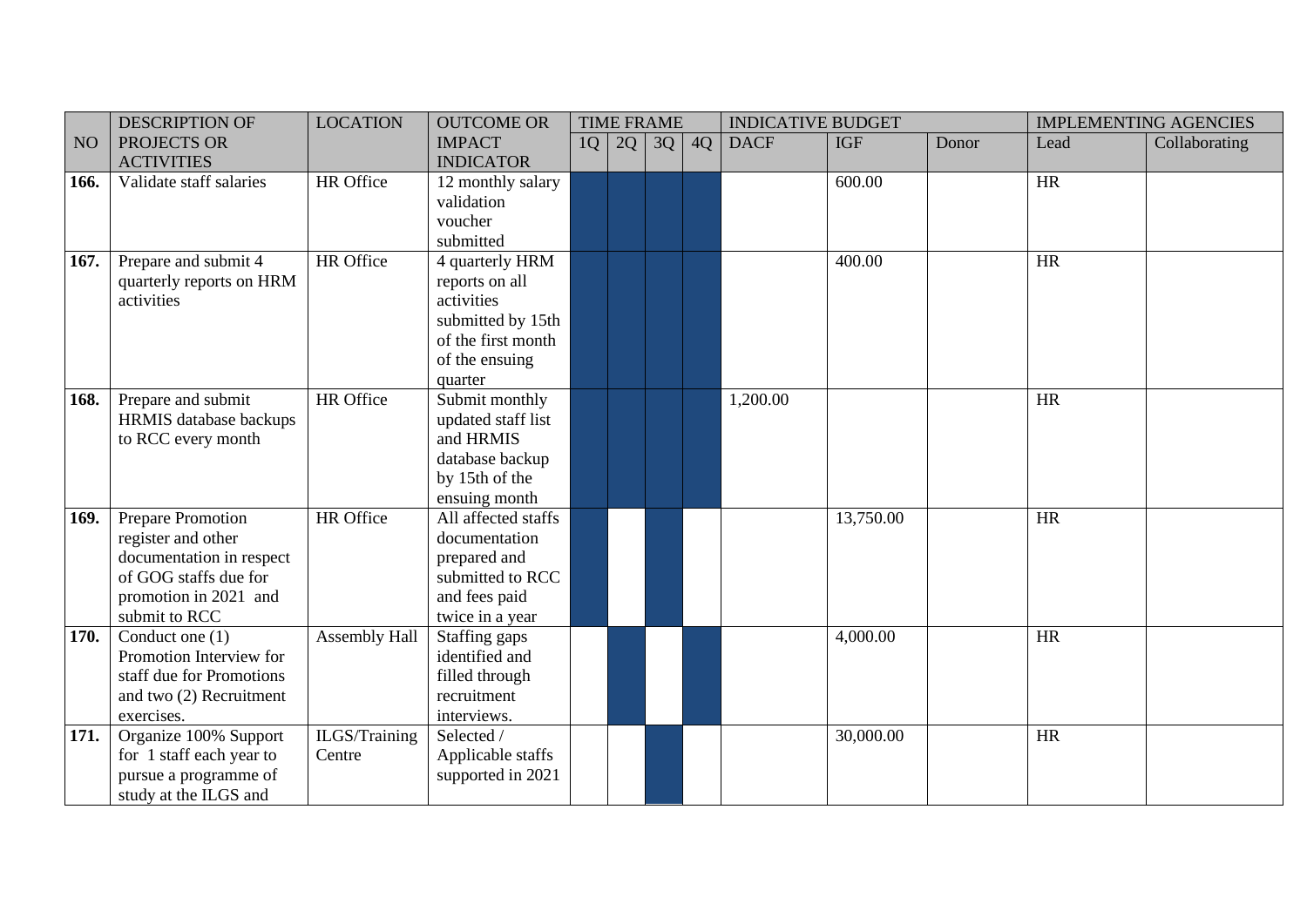|                 | <b>DESCRIPTION OF</b>        | <b>LOCATION</b>      | <b>OUTCOME OR</b>  |    | <b>TIME FRAME</b> |    |    | <b>INDICATIVE BUDGET</b> |            |       | <b>IMPLEMENTING AGENCIES</b> |               |
|-----------------|------------------------------|----------------------|--------------------|----|-------------------|----|----|--------------------------|------------|-------|------------------------------|---------------|
| NO <sub>1</sub> | PROJECTS OR                  |                      | <b>IMPACT</b>      | 1Q | 2Q                | 3Q | 4Q | <b>DACF</b>              | <b>IGF</b> | Donor | Lead                         | Collaborating |
|                 | <b>ACTIVITIES</b>            |                      | <b>INDICATOR</b>   |    |                   |    |    |                          |            |       |                              |               |
|                 | other scholarship support    |                      | to pursue          |    |                   |    |    |                          |            |       |                              |               |
|                 | for academic                 |                      | programmes         |    |                   |    |    |                          |            |       |                              |               |
|                 | development                  |                      |                    |    |                   |    |    |                          |            |       |                              |               |
| 172.            | <b>Organize Retirement</b>   | Assembly Hall        | 10 retired staff   |    |                   |    |    | 30,000.00                |            |       | <b>HR</b>                    |               |
|                 | ceremony and Awards for      |                      | from 2018-2020     |    |                   |    |    |                          |            |       |                              |               |
|                 | staffs that will be retiring |                      | and 2 would-be     |    |                   |    |    |                          |            |       |                              |               |
|                 | in 2021                      |                      | retiring staffs in |    |                   |    |    |                          |            |       |                              |               |
|                 |                              |                      | 2021 honoured      |    |                   |    |    |                          |            |       |                              |               |
|                 |                              |                      | and awarded.       |    |                   |    |    |                          |            |       |                              |               |
| 173.            | Supervise the execution      | Assembly Hall        | All HoD's          |    |                   |    |    | 3,000.00                 |            |       | HR                           |               |
|                 | of performance               |                      | oriented on the    |    |                   |    |    |                          |            |       |                              |               |
|                 | management tools and         |                      | planning, midyear  |    |                   |    |    |                          |            |       |                              |               |
|                 | monitor effective            |                      | and end-of-year    |    |                   |    |    |                          |            |       |                              |               |
|                 | compliance                   |                      | evaluation of the  |    |                   |    |    |                          |            |       |                              |               |
|                 |                              |                      | PMS and ensure     |    |                   |    |    |                          |            |       |                              |               |
|                 |                              |                      | staffs are         |    |                   |    |    |                          |            |       |                              |               |
|                 |                              |                      | appraised and      |    |                   |    |    |                          |            |       |                              |               |
|                 |                              |                      | evaluated by       |    |                   |    |    |                          |            |       |                              |               |
|                 |                              |                      | December, 2021     |    |                   |    |    |                          |            |       |                              |               |
| 174.            | Visit the Zonal council to   | <b>Zonal Council</b> | Improvement in     |    |                   |    |    | 1,237.00                 |            |       | <b>HR</b>                    |               |
|                 | assess and monitor the       |                      | Zonal Council      |    |                   |    |    |                          |            |       |                              |               |
|                 | performance of the IGF       |                      | staffs             |    |                   |    |    |                          |            |       |                              |               |
|                 | based staffs and GOG         |                      | performance        |    |                   |    |    |                          |            |       |                              |               |
|                 | staffs that are manning      |                      |                    |    |                   |    |    |                          |            |       |                              |               |
|                 | the Zonal council office     |                      |                    |    |                   |    |    |                          |            |       |                              |               |
|                 | devolved functions           |                      |                    |    |                   |    |    |                          |            |       |                              |               |
| 175.            | Perform and function         | <b>CIHRMP</b>        | Function in        |    |                   |    |    |                          | 500.00     |       | <b>HR</b>                    |               |
|                 | according to professional    |                      | accordance with    |    |                   |    |    |                          |            |       |                              |               |
|                 | standards through            |                      | professional HR    |    |                   |    |    |                          |            |       |                              |               |
|                 | membership affiliation       |                      | conduct and        |    |                   |    |    |                          |            |       |                              |               |
|                 | with the Chartered           |                      | practice and       |    |                   |    |    |                          |            |       |                              |               |
|                 | Institute of Human           |                      | professionalism    |    |                   |    |    |                          |            |       |                              |               |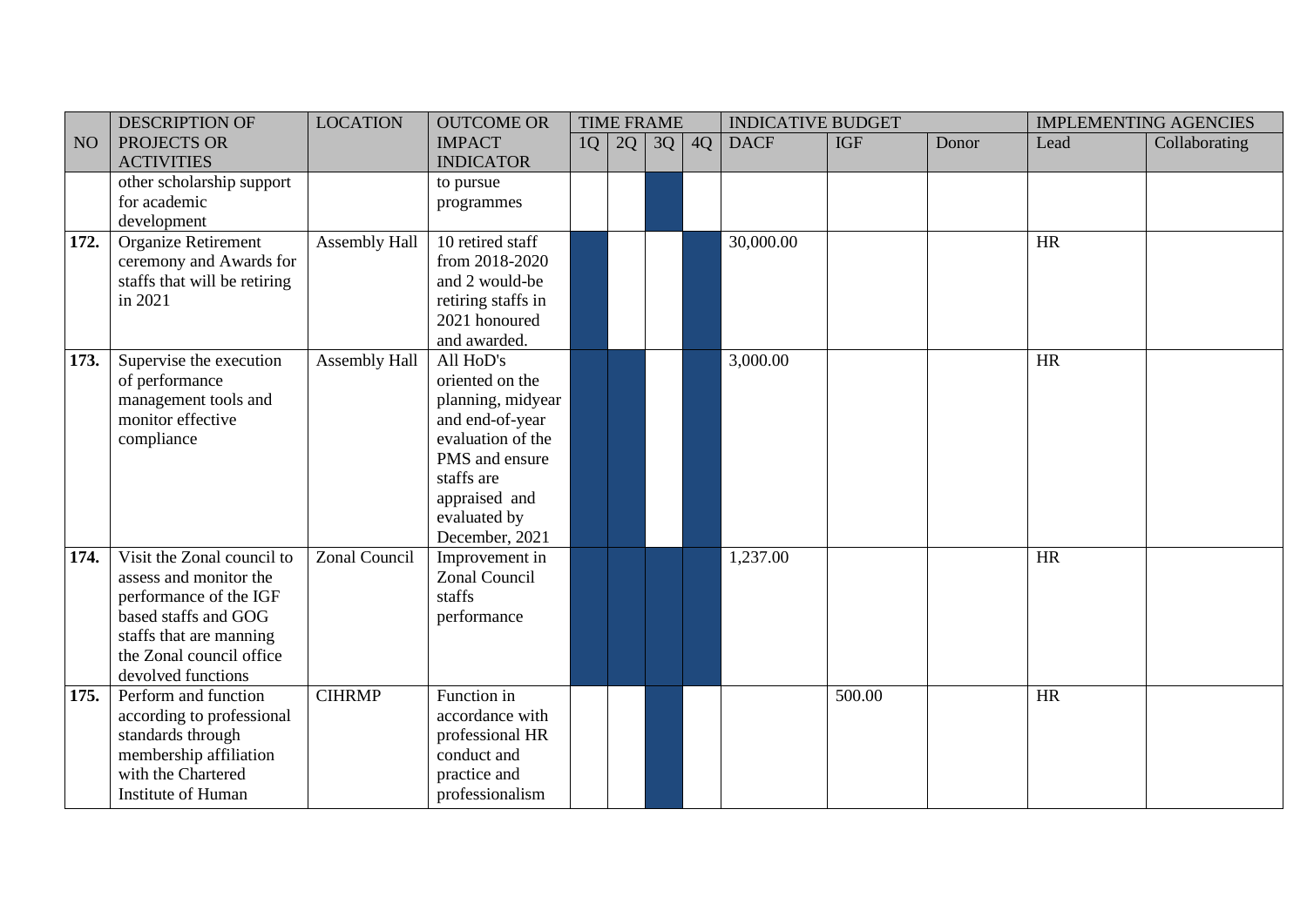|                 | <b>DESCRIPTION OF</b>                                                                                                           | <b>LOCATION</b> | <b>OUTCOME OR</b>                                                               | <b>TIME FRAME</b> |    |    | <b>INDICATIVE BUDGET</b> |             | <b>IMPLEMENTING AGENCIES</b> |       |            |                                |
|-----------------|---------------------------------------------------------------------------------------------------------------------------------|-----------------|---------------------------------------------------------------------------------|-------------------|----|----|--------------------------|-------------|------------------------------|-------|------------|--------------------------------|
| NO <sub>1</sub> | PROJECTS OR<br><b>ACTIVITIES</b>                                                                                                |                 | <b>IMPACT</b><br><b>INDICATOR</b>                                               | 1Q                | 2Q | 3Q | 4Q                       | <b>DACF</b> | <b>IGF</b>                   | Donor | Lead       | Collaborating                  |
|                 | <b>Resource Management</b><br>Practitioners                                                                                     |                 |                                                                                 |                   |    |    |                          |             |                              |       |            |                                |
| 176.            | Organize staff meeting /<br>durbar at least twice in<br>the year to provide direct<br>interface between staff<br>and Management | <b>ITS Hall</b> | % increase in<br>accountability<br>and<br>transparency                          |                   |    |    |                          |             | 8,000.00                     |       | HR         |                                |
| 177.            | Organize statutory<br>meetings                                                                                                  | <b>WGMA</b>     | Enhance<br>efficiency<br>effectiveness in<br>service provision                  |                   |    |    |                          | 150,000.00  |                              |       | Admin      | <b>WGMA</b>                    |
| 178.            | Strengthen Zonal council                                                                                                        | <b>WGMA</b>     | Improvement in<br>local governance                                              |                   |    |    |                          |             |                              |       | Admin      | <b>WGMA</b>                    |
| 179.            | Organize 5no. Statutory<br>tender committee<br>meetings by Dec. 2021                                                            | <b>WGMA</b>     | % increase in<br>economic use of<br>resources                                   |                   |    |    |                          |             | 10,000.00                    |       | <b>MPO</b> | Tender<br>committee<br>members |
| 180.            | Organize 4no. Ad-hoc<br>tender opening by Dec,<br>2021                                                                          | <b>WGMA</b>     | % increase in<br>transparency in<br>public<br>procurement                       |                   |    |    |                          |             |                              |       | <b>MPO</b> | <b>MCD</b>                     |
| 181.            | Facilitate 2no. Regional<br>entity tender review<br>meeting                                                                     | <b>WGMA</b>     | % increase in<br>transparency and<br>accountability in<br>public<br>procurement |                   |    |    |                          |             | 10,000.00                    |       | <b>MPO</b> | <b>MCD</b>                     |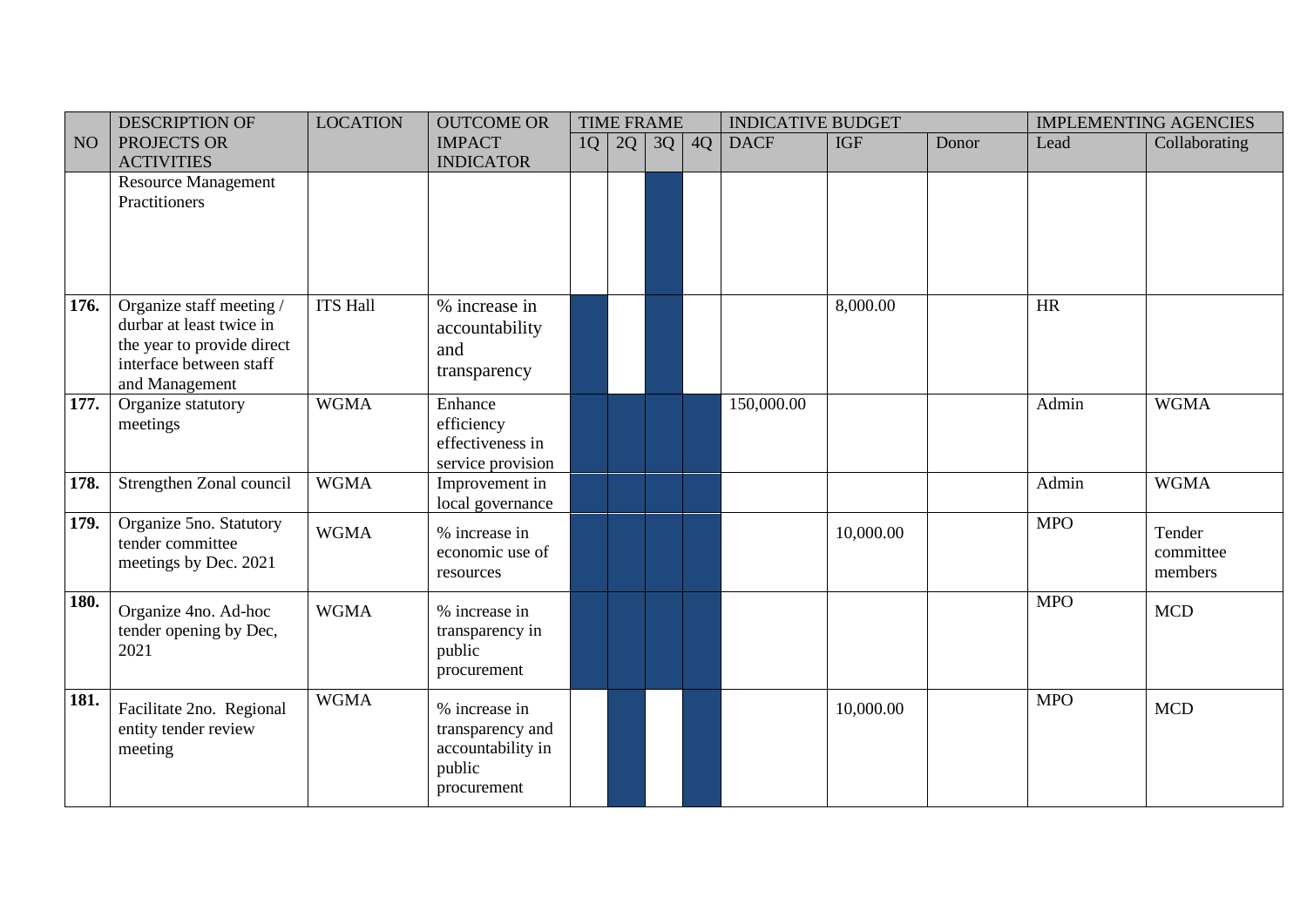|                 | <b>DESCRIPTION OF</b>                                                                                              | <b>LOCATION</b>       | <b>OUTCOME OR</b>                                                        | <b>TIME FRAME</b> |    | <b>INDICATIVE BUDGET</b> |    |             | <b>IMPLEMENTING AGENCIES</b> |       |                       |                                     |
|-----------------|--------------------------------------------------------------------------------------------------------------------|-----------------------|--------------------------------------------------------------------------|-------------------|----|--------------------------|----|-------------|------------------------------|-------|-----------------------|-------------------------------------|
| NO <sub>1</sub> | PROJECTS OR<br><b>ACTIVITIES</b>                                                                                   |                       | <b>IMPACT</b><br><b>INDICATOR</b>                                        | 1Q                | 2Q | 3Q                       | 4Q | <b>DACF</b> | <b>IGF</b>                   | Donor | Lead                  | Collaborating                       |
| 182.            | Facilitate 4no. Public<br>advertisement of<br>procurement notices in<br>two National daily papers<br>by Dec. 2021. | <b>WGMA</b>           | Enhanced<br>transparency in<br>public<br>procurement                     |                   |    |                          |    |             | 18,000.00                    |       | <b>MPO</b>            | MCD/MFO                             |
| 183.            | Prepare 30no. Tender &<br>contract documents for<br>goods, works & service<br>by Dec 2021.                         | <b>WGMA</b>           | Improvement in<br>service delivery<br>and value for<br>money for project |                   |    |                          |    |             |                              |       | <b>MPO</b>            | Entity tender<br>committee          |
| 184.            | Undertake 5no. Ad-hoc<br>evaluation exercises by<br>Dec 2021.                                                      | <b>WGMA</b>           | Improvement in<br>value for money<br>project                             |                   |    |                          |    |             | 10,000.00                    |       | <b>MPO</b>            | <b>MCE/MCD</b>                      |
| 185.            | Prepare 2022 annual<br>procurement plan by Nov<br>2021.                                                            | <b>WGMA</b>           | Improvement in<br>service delivery                                       |                   |    |                          |    |             |                              |       | <b>MPO</b>            | <b>Budget</b><br>committee          |
| 186.            | Undertake quarterly<br>update of contractors<br>database                                                           | <b>WGMA</b>           | Improvement in<br>service delivery                                       |                   |    |                          |    |             |                              |       | <b>MPO</b>            | Entity tender                       |
| 187.            | Support implementation<br>of MP initiated<br>programmes/projects                                                   | <b>WGMA</b>           | Enhancement in<br>development                                            |                   |    |                          |    | 550,000.00  |                              |       | <b>MPCU</b>           | <b>WGMA</b>                         |
| 188.            | Prepare internal audit<br>reports                                                                                  | Municipal<br>Assembly | % increase in<br>accountability<br>and transparency                      |                   |    |                          |    |             | 10,000.00                    |       | <b>Internal Audit</b> | Budget, Finance<br>and other Audits |